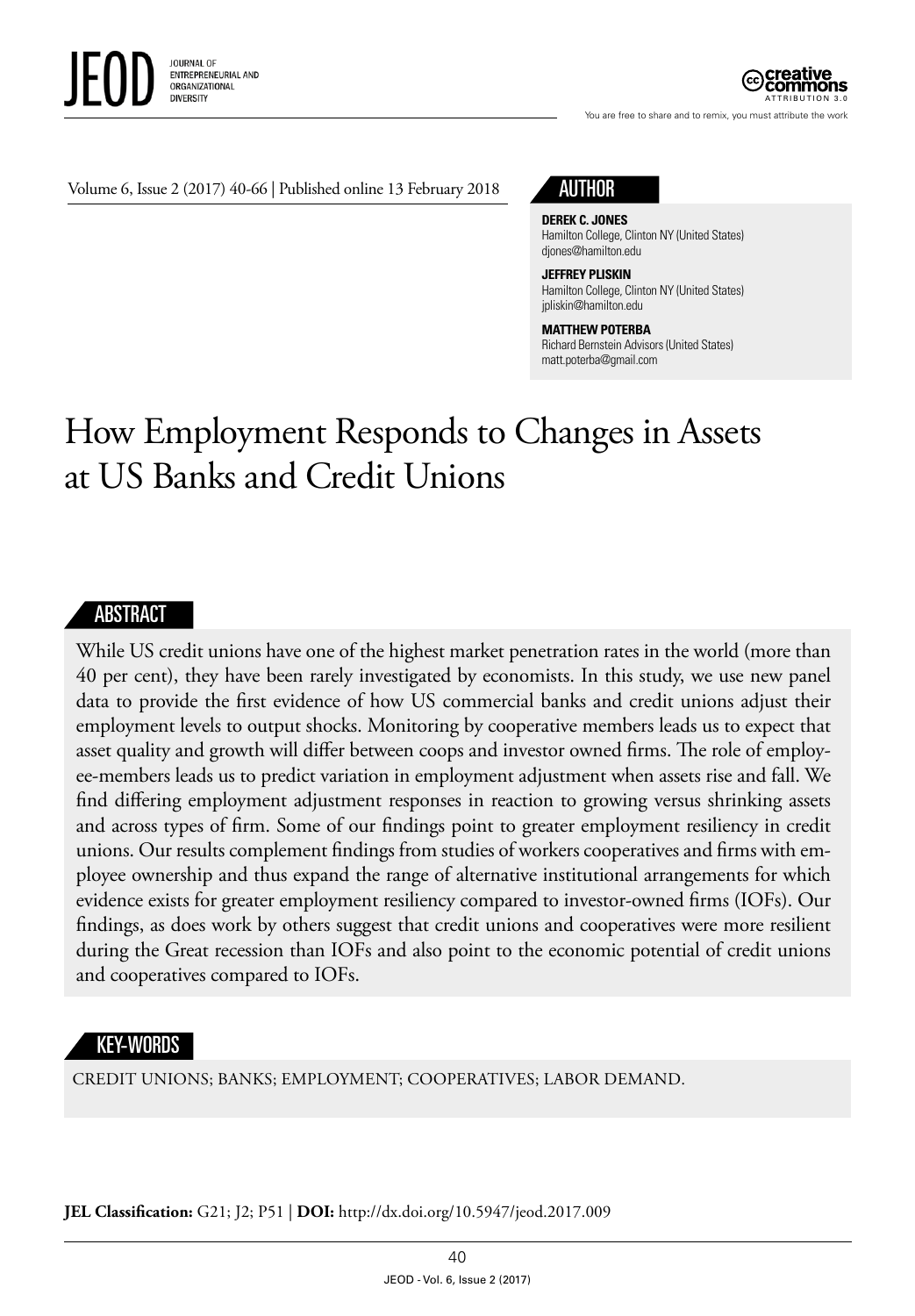# **1. Introduction**

The Great Recession has again placed issues surrounding job creation and job destruction at center-stage. In the broad field of industrial relations, the impact of institutional arrangements on employment has long been of interest to researchers. Unsurprisingly, studies of the effects of labor unions on employment continue to figure prominently (e.g., Walsworth, 2010). However, other matters also have a long pedigree. These include the impact of alternative compensation systems such as profit sharing (e.g., Jones and Pliskin, 1989; Kruse, 1991) and the role of alternative employment arrangements (Capelli and Keller, 2013). Also many economists have long conjectured as to how differences in ownership structures might be expected to affect firm behavior (e.g., Megginson and Netter, 2001). However, most empirical work has focused on performance (and often productivity) differences, while work on the consequences of ownership differences for employment, including employment stability is much more limited. This is especially true for financial firms. This absence of literature for financial institutions is especially apparent in view of the effect of the 2008 financial crisis on those firms. The general picture is clear: prior to the crisis, both the size and the complexity of the US financial services sector grew rapidly; in turn, the crisis led to a large number of bank failures and massive employment reductions throughout the industry. However, the precise picture and the key underlying relationships are much less clear. This is the main purpose of this paper—to provide fresh evidence on how two types of US financial institutions, commercial banks and credit unions, adjust their employment levels to output shocks.

As we will discuss below, economic theory suggests that cooperatively owned credit unions would be slower to increase employment when output increases, as well as slower to reduce employment when output falls, because cooperatives place greater importance on job stability than investor-owned firms. The second goal is to contrast the reactions of these firms to positive and negative shocks. Although US workers, especially those employed by nonunionized private sector firms, have less protection against layoffs than in many other industrialized countries, many economists still find that employment is "sticky"—that the level of labor adjusts upward faster than it does downward.

To achieve these aims we make use of new micro data, some of which we have assembled. In this work we note that previous empirical studies of employment adjustment across different ownership structures have examined differences between worker cooperatives and conventional firms (e.g., Pencavel, Pistaferri and Schivardi, 2006; Burdín and Dean, 2009) and have done so for firms in Italy and Uruguay respectively. Apparently, however, there is much less research that focuses on US firms and makes comparisons with firms that are other than worker cooperatives. Moreover, the econometric approaches typically used in these studies of broad samples of firms heroically assume that the determinants of employment adjustment are the same for service and non-service sector firms. In contrast, our work examines employment adjustment in a single industry and does so using a large number of firms. Of course while these features limit the heterogeneity of the sample, this is perhaps at the expense of the ability to generalize our results beyond the banking industry.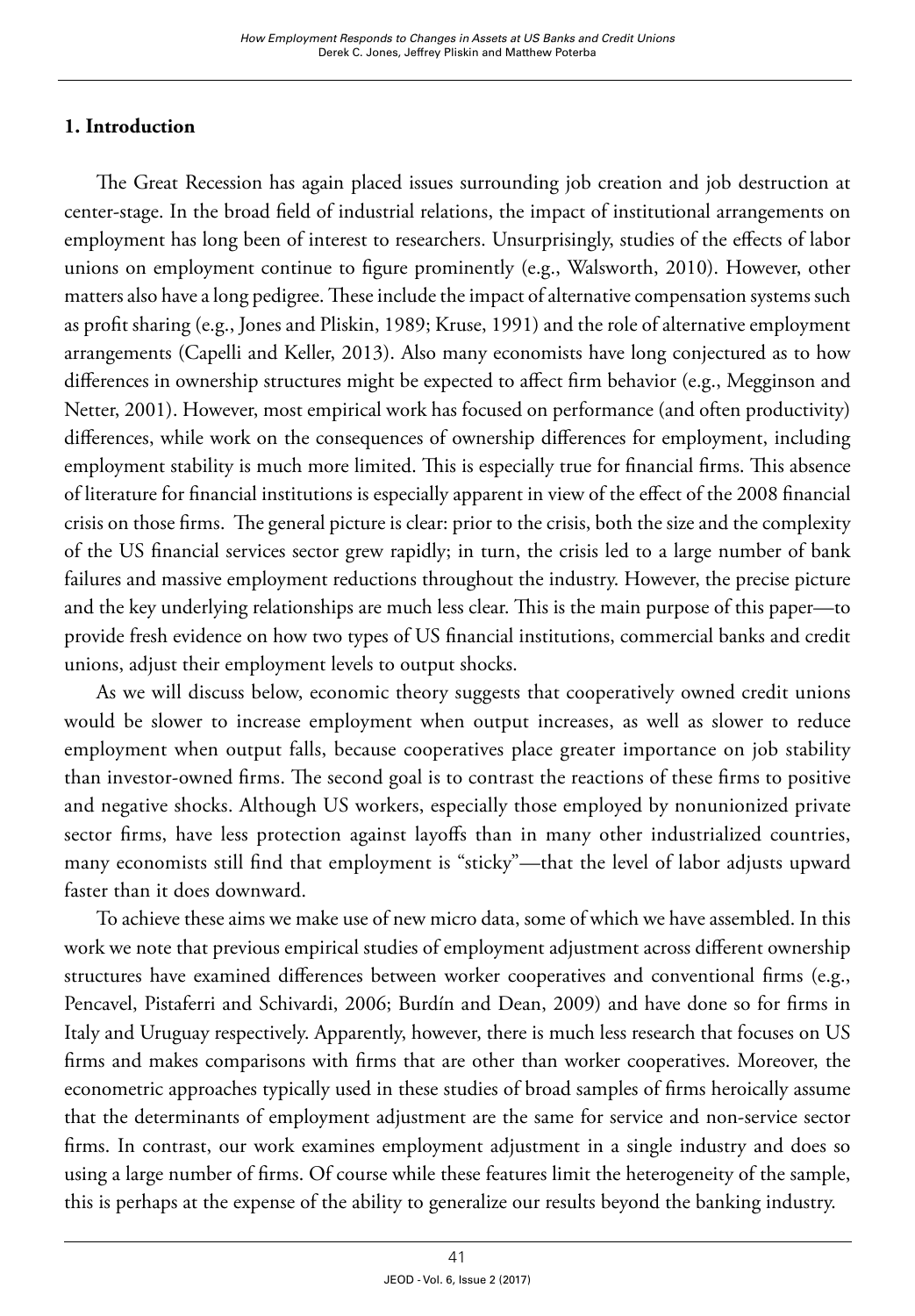# **2. Theoretical and institutional framework**

There is a significant body of theory surrounding the importance of firm ownership for firm behavior (e.g., Fama and Jensen, 1983). Since ours is not a theoretical contribution our brief review highlights the ways in which varying ownership structures, and the role of co-op members (and especially employee members) may be expected to be related to differences in monitoring, asset and loan quality and growth, and employment adjustment across firms. In turn, this leads us to identify four specific hypotheses concerning employment adjustment in credit unions. To those ends, however, we believe it is important to first discuss important institutional differences between commercial banks and credit unions<sup>1</sup>.

There are important differences between commercial banks and credit unions in their structures of ownership and control. As investor-owned firms (IOFs), commercial banks have stockholders who vote for a board of directors, and the board determines profit distribution and can replace managers as necessary. Typically, stockholders are not employees. Those holding shares of listed companies are able to buy and sell shares easily and with low transaction costs through exchanges. Stockholders of unlisted firms often incur higher costs (including difficulties with valuation), though in many cases they are often able to transact with relative ease. Voting rights at commercial banks are allocated based on the number of shares owned. By contrast, credit unions are mutually owned by their members<sup>2</sup>. To join a credit union, members are typically required to pay a small fee. Members are usually not required to hold deposits (although most do) with people joining to access rates on mortgages and other loans that are lower than at investor owned banks. Importantly, members at credit unions, who including employee who are members, each receive one equalweighted vote, regardless of capital investment with the firm.

Important implications for the basic operation of these firms flow from these formal differences. In theory, IOFs, such as commercial banks, should maximize the welfare of their shareholders, or "owners of capital" while credit unions, which are mutually owned, should strive to maximize member welfare. In practice, several considerations lead to a more nuanced view of the objectives of both types of firms. Thus for IOFs principal-agency issues may lead to the firm's managers pursuing goals other than simple profit maximization. For credit unions as well realities may be

<sup>&</sup>lt;sup>1</sup> Historically, there were significant discrepancies in regulations imposed on commercial banks and credit unions in the US. However, this gap has quickly shrunk over the past two decades and since 2000, the regulatory frameworks are quite similar. However, despite the widespread deregulation of the 1980s and 1990s, Walter (2006) notes that the impact of these historical restrictions on credit unions is still visible today. In 2011, 75% of credit unions had fewer than USD 100 million in assets, compared with 20% of banks. On the growth of US credit unions, see also Goddard, McKillop and Wilson (2002).

<sup>&</sup>lt;sup>2</sup> However, membership is restricted to a group of people with a "common bond". Although this used to be a highly restrictive barrier to credit union expansion, it has been weakened over the past few decades. See Emmons and Schmid (1999).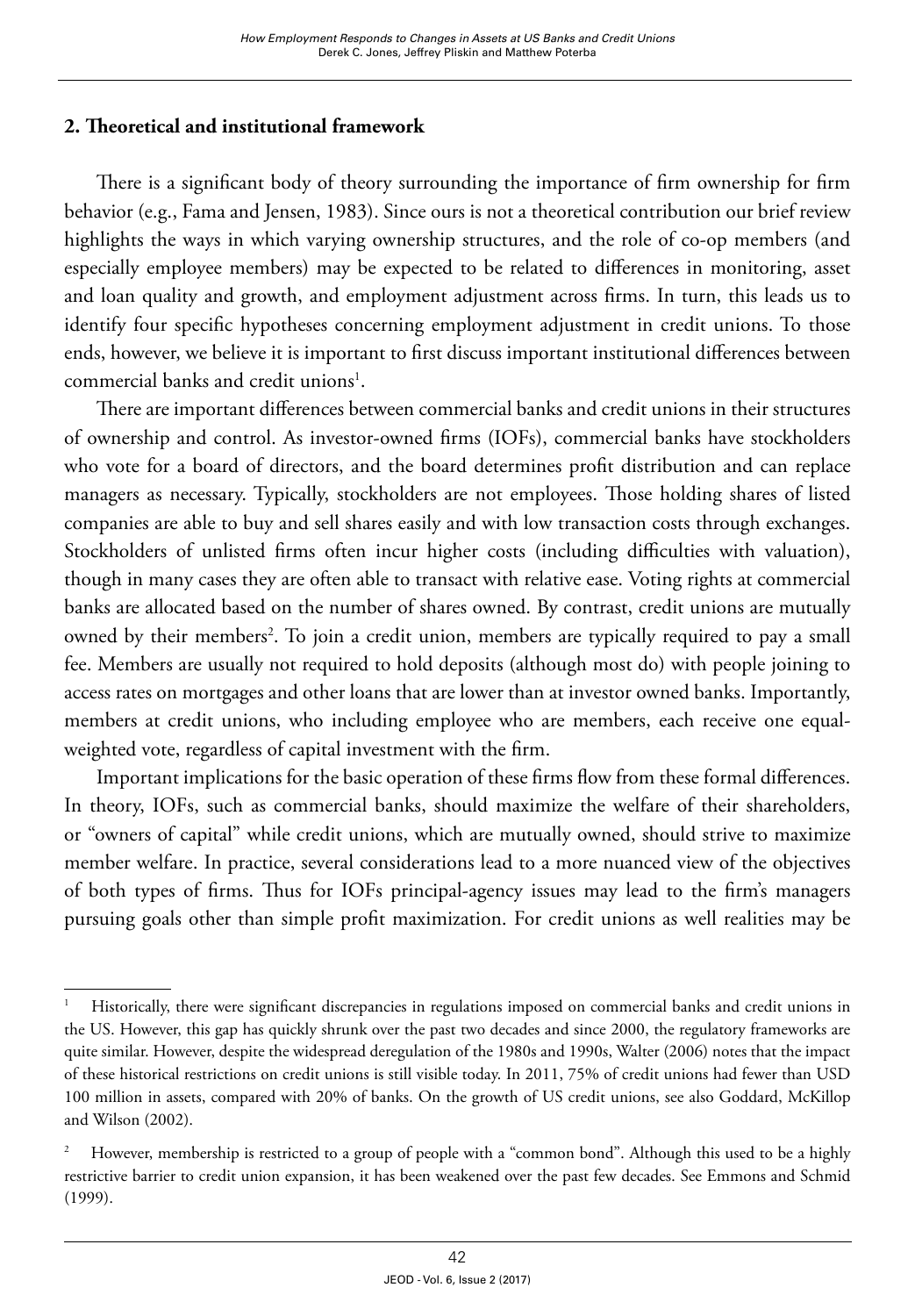more complicated. Thus, Rasmusen (1988) argues that since managers typically control decisions, managers operate credit unions in a manner that limits risk of asset volatility and insolvency instead of maximizing member welfare. Since the compensation of credit union managers is typically based less on profitability than compensation of managers of IOFs, credit unions would avoid risky investments, which should also limit asset volatility. Thus, we predict that credit unions are less likely to experience severe financial crises that would require layoffs which are disproportionately large. A corollary of this is that when the overall economy experiences a severe financial crisis, the conservative lending practices of credit unions would lead to a smaller adjustment in employment than would be the case for commercial banks that engage in more risky activities.

In addition, the role of employees in credit unions is apt to be different from the role played by employees in IOFs. Importantly, in credit unions the firm's employees are members; as such, as a group, employee-members can be expected to have much more significant influence over policy than do workers in IOFs. Evidence of the subtle ways that employee influence in co-op banks leads to different outcomes than in IOFs is apparent in various studies. Thus, Jones, Kalmi and Kauhanen  $(2012)$  report evidence on training and wages for co-op banks in Finland<sup>3</sup>. The websites of many US credit unions also point to the differing role of employees. For example, the Navy Federal Credit Union is the largest credit union in the world, both in asset size and in membership. Its website proclaims<sup>4</sup>: "[…] Navy Federal offers a career, not just a job. Our employee total rewards package includes competitive salaries, incentive programs, comprehensive medical/dental/vision benefits, retirement plans with employer match, award-winning training programs, professional development programs, tuition assistance, paid leave, and work/life programs….[And] *Job stability is one of our advantages—we've never had a layoff in the history of our organization*" (italics added)5 .

As Ferri, Kalmi and Kerola (2014) discuss, banks owned by their depositors are oriented to serving the interests of their members or customers rather than focusing primarily on their financial performance. In many cases, one might expect that this philosophy is likely to lead to a "corporate culture" that values the contributions of employees, thereby making credit unions, such as Navy

<sup>&</sup>lt;sup>3</sup> For US credit unions, the only article on employment stability we were able to unearth is Patin and McNiel, (1996). However, their focus in not on employment in individual credit unions but rather employment in the "parent organizations" or credit unions.

See <https://www.navyfederal.org/about/careers.php>

<sup>&</sup>lt;sup>5</sup> Unfortunately, there are no systematic data available that investigate the objectives, role and power of employees in US credit unions. However, there is additional suggestive evidence. For example, while we have not undertaken a comprehensive search of mission statements of US credit unions we were able quite quickly to uncover other expressions of sentiment favouring employees. See, for example, the Roanoke Valley Community Credit Union [\(https://www.rvccu.](https://www.rvccu.org/about/) [org/about/](https://www.rvccu.org/about/)). Also there is additional anecdotal evidence that points to an enhanced importance for job security in US credit unions. See, for North Carolina State Employee's credit union, [https://www.glassdoor.com/Reviews/NC-State-](https://www.glassdoor.com/Reviews/NC-State-Employees-Credit-Union-job-security-Reviews-EI_IE24155.0,31_KH32,44.htm)[Employees-Credit-Union-job-security-Reviews-EI\\_IE24155.0,31\\_KH32,44.htm](https://www.glassdoor.com/Reviews/NC-State-Employees-Credit-Union-job-security-Reviews-EI_IE24155.0,31_KH32,44.htm) and for Credit Union 1 [https://www.](https://www.indeed.com/cmp/Credit-Union-1/reviews) [indeed.com/cmp/Credit-Union-1/reviews.](https://www.indeed.com/cmp/Credit-Union-1/reviews)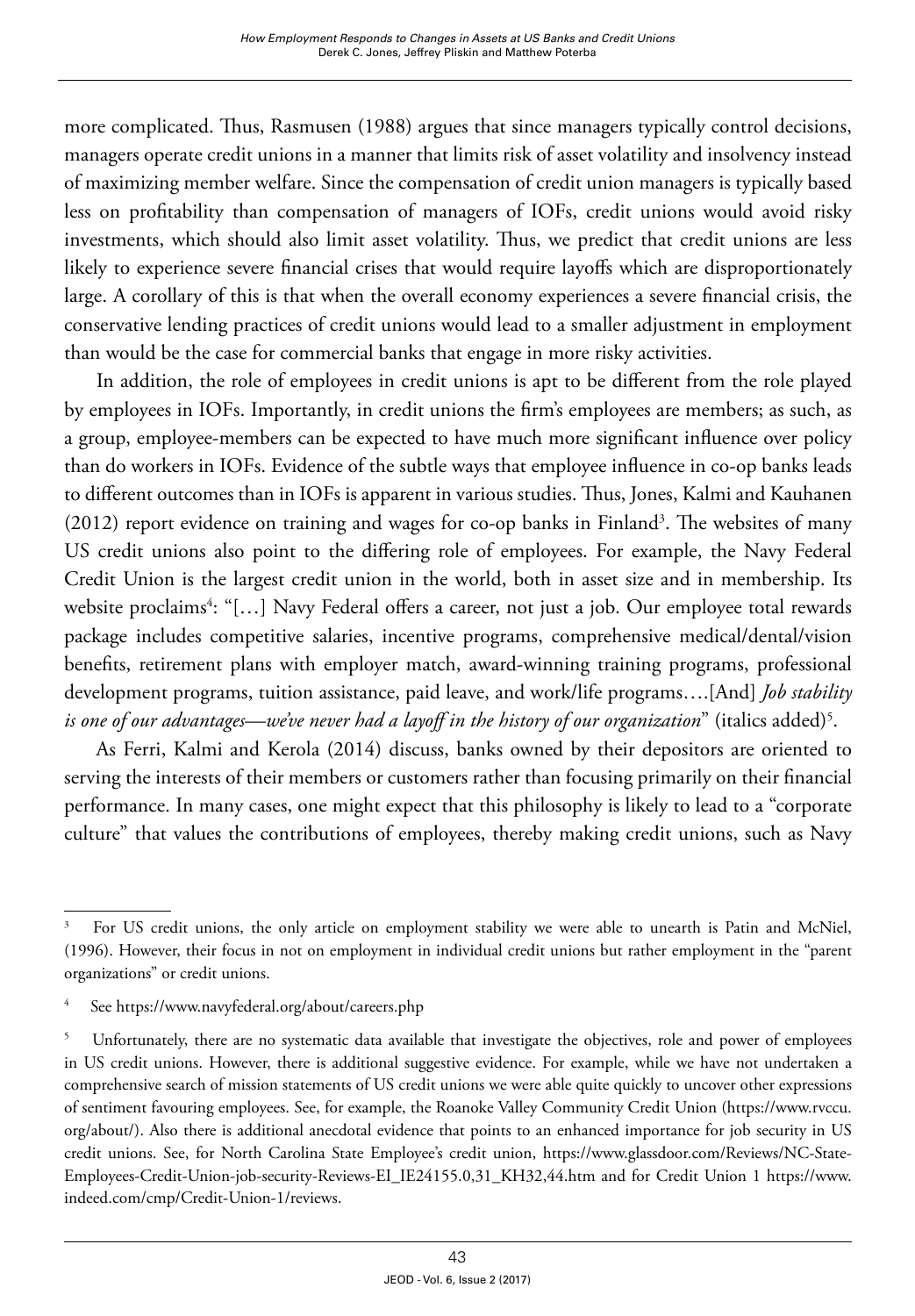Federal Credit Union, reluctant to lay off workers during downturns. Moreover, as Jones and Kalmi (2015) argue in the case of Finish cooperative banks, members might have a greater commitment to their credit unions than do depositors and borrowers at commercial banks. This commitment is likely to include credit union employees, especially the front line workers who directly assist members on a regular basis. Thus, the managers of credit unions might antagonize members if workers were dismissed. If credit unions are less inclined to lay off workers during economic downturns, they might be less aggressive than commercial banks in hiring workers during period of growth, unless managers are confident that the expansion is permanent.

From these institutional distinctions, important differences in monitoring mechanisms across IOFs and credit unions emerge. One is the oversight of agents (managers) by principals. While there does not appear to be any systematic evidence available on this point for US credit unions, there is theoretical and empirical evidence for cooperatives. For example, Fulton and Lang (2006) suggest the magnitude of the agency problem is greater in credit unions than in investor-owned firms because typically there is a larger disparity between the interests of owners and managers, since the owners are shareholders at commercial banks but are depositors at credit unions. Fraser and Zardkoohi (1996) also note than potential inefficiencies in IOFs are mitigated since shareholders elect a board of directors that closely monitor firm decisions. Shareholders are also able to discipline underperforming banks through market mechanisms.

However, since primarily depositors own credit unions, once credit unions received deposit insurance coverage in 1970 the members had less incentive to monitor managers closely. Before 1970, credit union members were typically more aggressive in monitoring managers in an attempt to increase loan quality control, but after deposits at credit unions became guaranteed by the NCUSIF in 1970, members reduced their monitoring effort. This monitoring change was a direct result of a reduction in member monitoring incentives, since personal investment in the credit union, in the form of a deposit, was insured. Therefore, Fraser and Zardkoohi (1996) assert that managers at credit unions have incentives to maintain a lower than optimal risk portfolio, as it reduces risk of insolvency and asset volatility, thereby increasing job security and employment stability<sup>6</sup>.

The second type of monitoring common at both banks and credit unions is loan oversight. The above argument by Fraser and Zardkoohi (1996) that managers at cooperatives take less risk would seem to imply that managers at those institutions would more closely monitor loan quality. Additionally, since credit unions require customers to pay a fee to join before taking advantage of loan and savings service, managers may be able to more accurately screen borrowers and reduce risk on loans though this built-in monitoring mechanism7 . Walter (2006) asserts credit unions traditionally had a significant advantage over banks in monitoring loan quality, as their small size and

<sup>6</sup> Of course, these processes are expected to be more powerful in worker cooperatives and indeed there is evidence of wage adjustment but stable employment in response to output price shocks for such firms (Craig and Pencavel, 1992).

<sup>7</sup> Typically the actual practice varies slightly for non-members insofar they would first apply for a loan and then if it is approved join and pay the membership fee.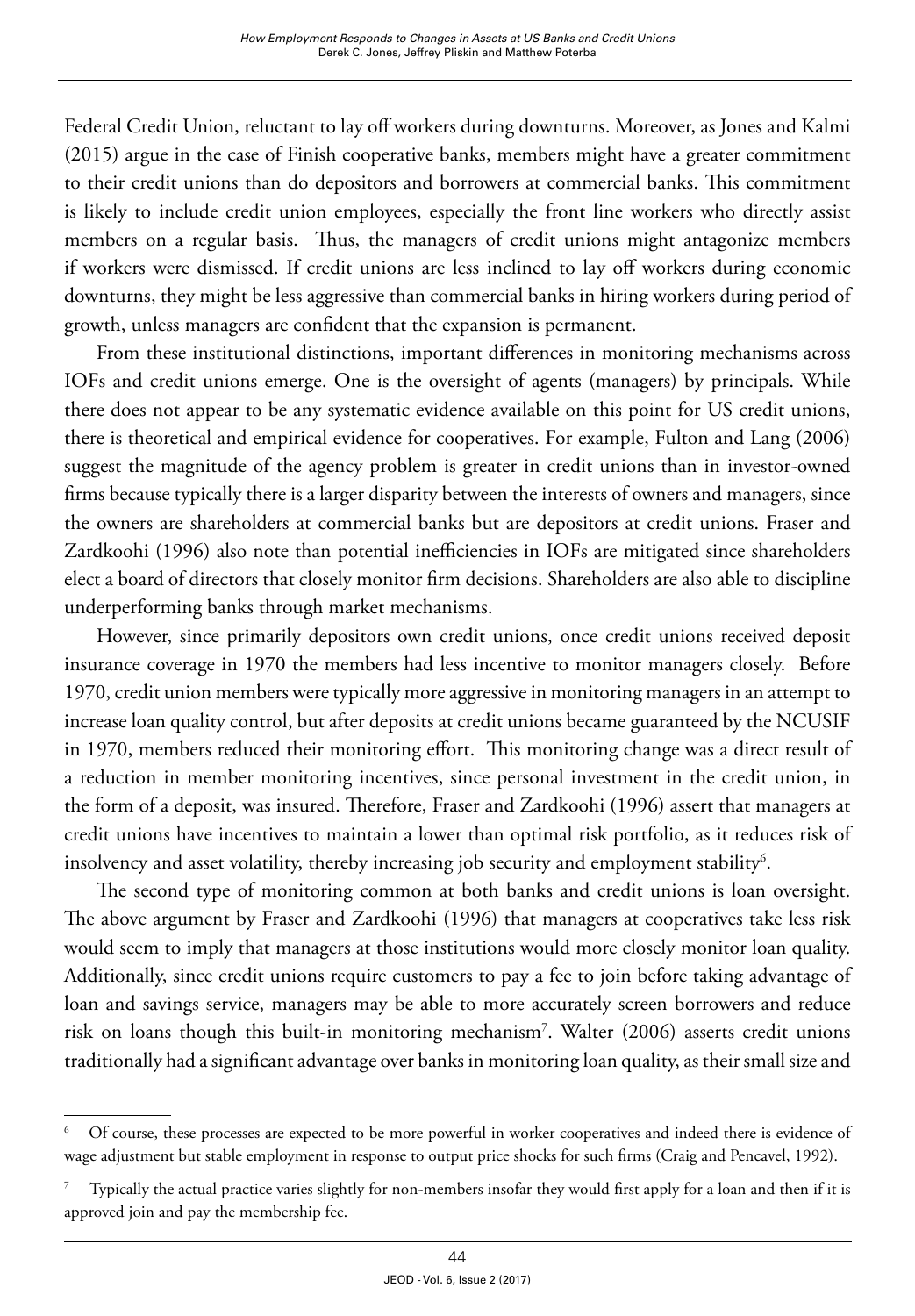"common bond" of members enabled the more accurate assessment of borrower creditworthiness. Rasmusen (1988) notes credit unions traditionally relied on relationships as a critical mechanism to supplement incomplete and inaccurate information. However, the great strides in the quality of information available on borrowers, particularly due to the rise of national credit rating agencies in the 1980s, reduced information asymmetry between lenders and borrowers. Thus, the edge that credit unions had over banks in the past has been mitigated through improved information<sup>8</sup>. Another potential cause for the breakdown of this "relationship lending" mechanism may be the growing size of credit unions as they attempt to compete with a deregulated banking sector. In his discussion of US credit unions, Ferri (2012) agrees asserting that the degeneration of "relationship lending" at credit unions poses a huge potential problem for credit unions going forward.

If "relationship lending" is more important in credit unions than in commercial banks, then credit unions would benefit more from having a *stable* group of loan officers who are familiar with and who have developed personal relationships with potential borrowers. In such a situation, credit unions would be less inclined to layoff loan officers when lending opportunities decline. If so, one might expect credit unions to hire more conservatively when demand for loans grows.

Based on the foregoing, we identify three hypotheses that focus on the effects of a change in the commercial bank or credit unions own output.

H1: When there is drop in the firm's business, including during a severe financial crisis<sup>9</sup>, credit unions would reduce employment by less than a similar commercial bank.

H2: When the firm's business expands, credit unions would expand employment by less than a similar commercial bank.

H3: Employment stickiness: For both credit unions and commercial banks, the employment response to a drop in business will be smaller than the response to an expansion.

# **3. Empirical strategy**

While previous studies of employment adjustment in firms with varying organizational forms use different approaches, there do appear to be systematic differences by field. Thus, studies in labor are numerous though recent literature seems to favor estimating first-difference models. For example, Pencavel, Pistaferri and Schivardi (2006) utilize this specification to measure how changes in wages, fixed costs, costs of capital, and product market demand affect employment at both

However, the role of national credit rating agencies during the crisis does not lead one to accept this development uncritically. See also Klinedinst (2012).

<sup>9</sup> Since credit unions and commercial banks are unlikely to have similar portfolios (e.g., Klinedinst, 2016), credit unions might have been expected to cut employment less simply because they had less exposure to toxic investments such as sub-prime loans. Unfortunately, we have no easy way of testing for this alternative hypothesis.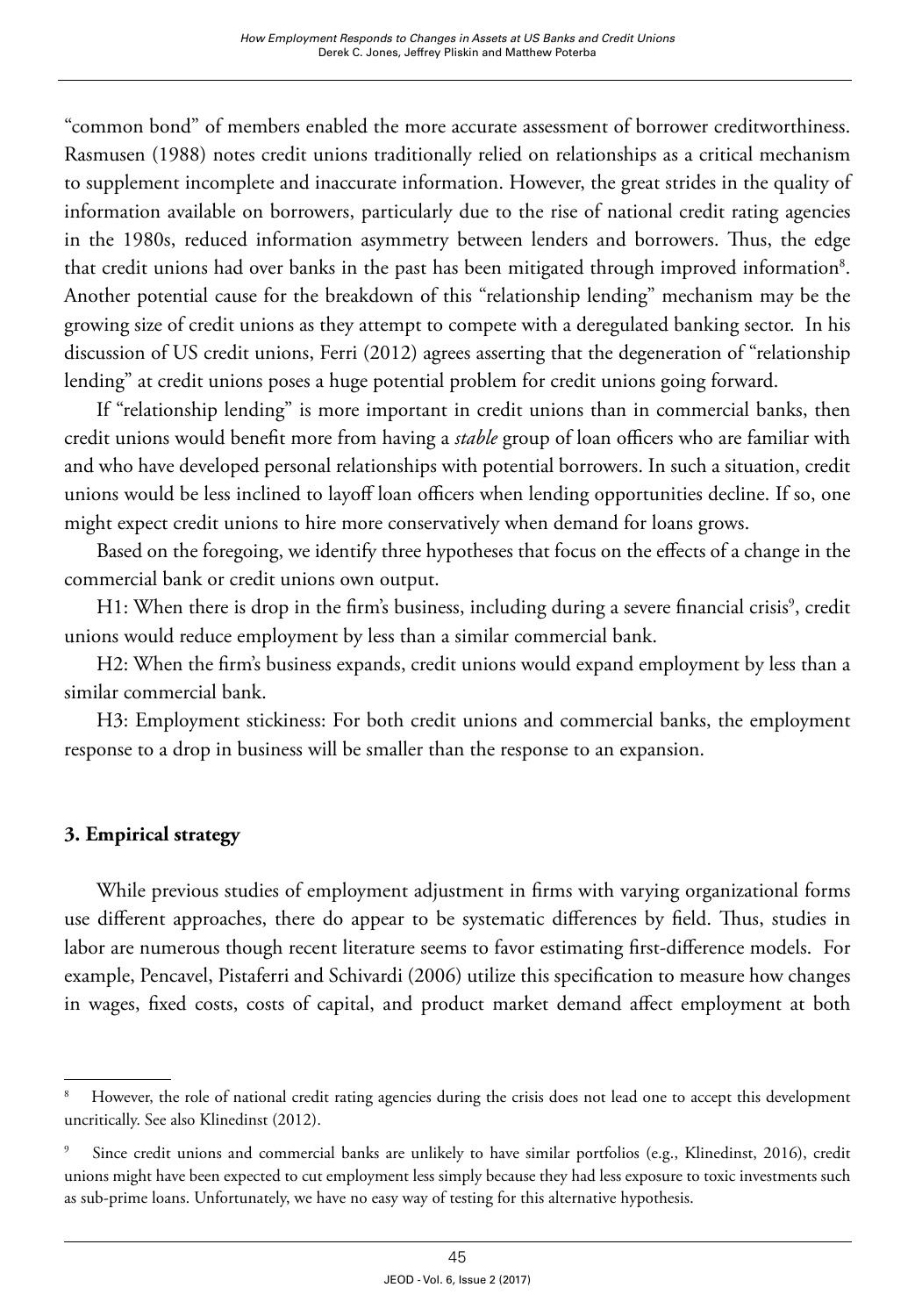co-op and capitalist firms across a wide spectrum of industries. Burdín and Dean (2009) use a similar approach<sup>10</sup>. Their data include firms from numerous industries and likely include few firms from the financial sector<sup>11</sup>. By contrast, research in finance on employment adjustment in banks and other financial institutions is scarcer and uses other approaches. For example, Kumbhakar, Heshmati and Hjalmarsson (2002) analyze how quickly banks adjust employment to their efficient level using a dynamic model with a bank-specific and time varying adjustment parameter. The use of a flexible-form allows them to generate a labor-requirement frontier, specified by the number of branches, the type of bank, and the size of a bank<sup>12</sup>. Another feature of the empirical work on banks is the absence of a standard measure of output, likely due to both their fundamental complexity and their production of multiple outputs $13$ .

After reviewing the various specifications, we base our analysis on the first-difference models of Pencavel, Pistaferri and Schivardi (2006) and Burdín and Dean (2009), though some modest changes to their specifications were necessary to adapt their multi-industry models to our observations for only banks and credit unions. One complicating factor was the selection of a measure for output at both banks and credit unions. We select total assets as the best approximation of firm output, since it seems reasonable that the services provided to customers are proportional to that bank's asset base. Moreover, assets are comparable between credit unions and banks and information on assets is widely available. The general specification (1) is given below for firm *i* at time *t*. The determinants of changes in the natural logarithm of employment  $\mathbb{I}(\Delta \ln E)_{it}$   $\mathbb{I}(\Delta \ln E)_{it}$  at commercial banks and credit unions include changes in total assets  $\lll (\Delta \ln A)_{it}$ ) $\lll (\Delta \ln A)_{it}$ changes in wages  $(A \ln w_{it}) (A \ln w_{it})$ , a vector of control variables  $(C_i)$  for institution size (which is measured by employment)<sup>14</sup> and time (see Table 1 for variable definitions). Since we are interested in asymmetries, the model will be estimated over a long period that encompasses both booms and recessions.

 $\Delta \ln E_{it} = \beta \Delta \ln A_{it} + \gamma \Delta \ln w_{it} + \tau \text{C}it + F_i + \varepsilon_{it}$  $(1)$ 

<sup>&</sup>lt;sup>10</sup> An alternative approach would be to follow Kurtulus and Kruse (2016) who use least-squares models to predict how firms performed over the 1999-2008 period, based on whether the firm had employee ownership programs and the level of employee involvement in such programs.

<sup>&</sup>lt;sup>11</sup> Most of the cooperatives in the study of Pencavel, Pistaferri and Schivardi (2006) are not in manufacturing—in contrast to the capitalist firms. For Burdín and Dean (2009) also there is not a large fraction of cooperatives in manufacturing, and the biggest sector is transportation.

<sup>&</sup>lt;sup>12</sup> An earlier study by Taylor (1979) estimates a Cobb-Douglas production function to study the labor demand at credit unions.

<sup>&</sup>lt;sup>13</sup> Altunbas, Evans and Molyneux (2001) consider deposits and branches as inputs while Craig (1997) argues that total assets are a good measure of banking output. However, in their comprehensive survey, Berger and Mester (1997) note that many other variables have been considered as inputs or outputs including loans, capital and deposits.

<sup>&</sup>lt;sup>14</sup> Three size categories are used, namely whether a firm employs (i) between 10 and 99 employees; (ii) 100-249 workers; or (iii) more than 250 employees. These particular categories are chosen in large part to reflect the lower average and median sizes of credit unions comparted to commercial banks.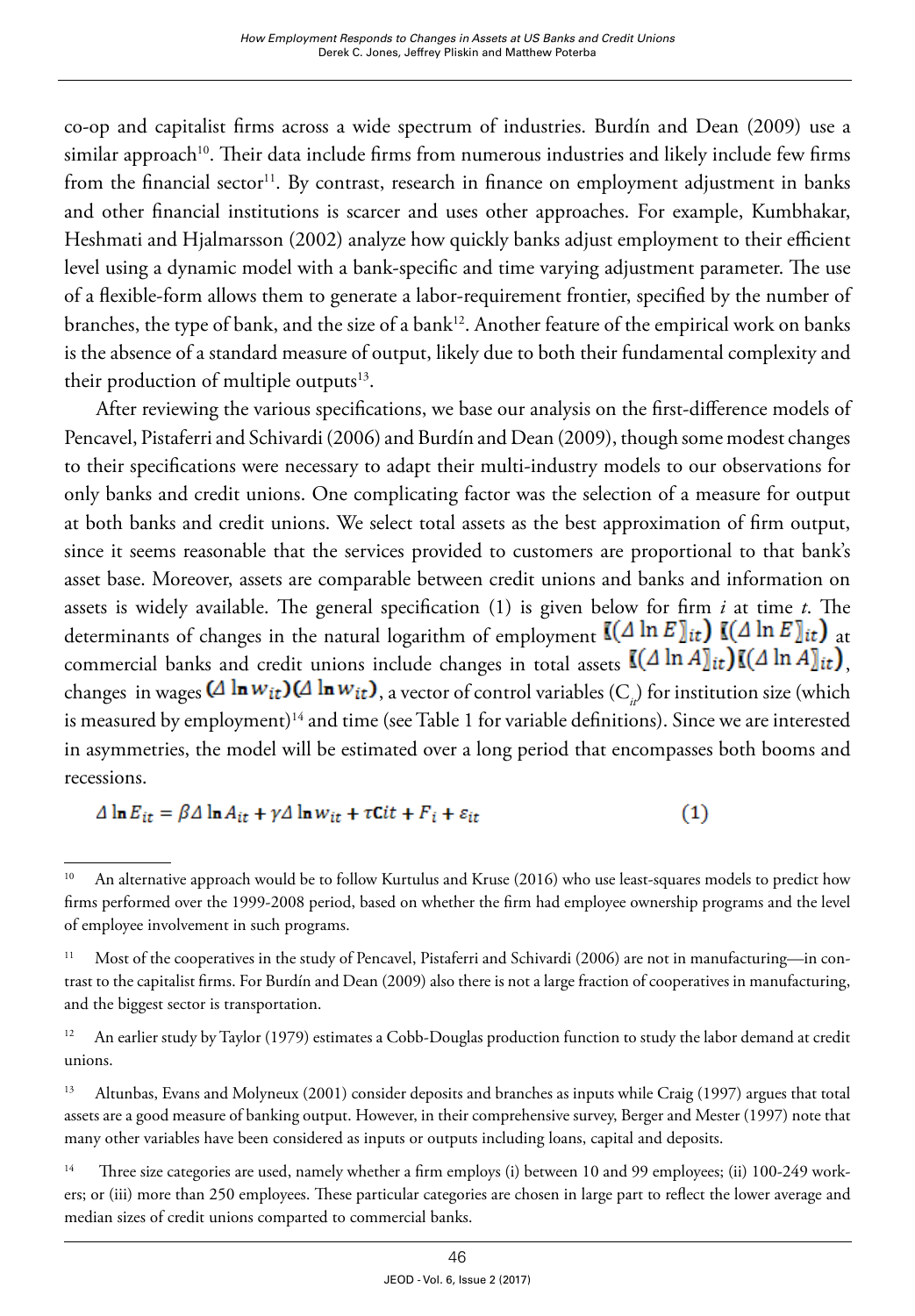Model specification (1) uses a first-difference approach to predict how a firm will change its labor input in reaction to shocks in its output or the cost of the labor input. Theory suggests that  $\beta$  should be positive, as a positive shock to output will require input to increase to remain in equilibrium. Since profit is allocated to customers in a credit union, we do not expect credit unions to behave like labor-managed firms. In fact, the standard theory of factor demand applies and indicates that an increase in wages should reduce the demand for labor and thus,  $\gamma$  is expected to be negative. *C* denotes a vector of control variables, mainly year effects and three categories for firm size, and *F<sub>i</sub>* is a firm-specific fixed effect. The use of fixed effects in the first-indifference specification above (1) allows firms to have different linear time trends.

Berger et al. (2005) find that, in contrast to small banks, large banks rely more on financial information in assessing the credit risk of potential borrowers and "interact more impersonally with their borrowers", with who they tend to have "shorter and less exclusive relationships". To identify the effect of differences in ownership structure, we will control for firm size in some of our models. Although today we find that commercial banks and credit unions face similar regulatory environments and have several similar characteristics, we argue that institutional inertia in some cases has resulted in the persistence of pre-deregulation employment and wage practices today in credit unions. Accordingly, it is preferable to estimate the models for commercial banks and credit unions separately. The hypothesis that employment adjusts differently to shocks for the two types of financial institutions can be tested through a comparison of the coefficients across the two estimated models. A more common approach in the previous literature (e.g., Pencavel, Pistaferri and Schivardi, 2006; Burdín and Dean, 2009) is to estimate using the entire sample of firms the above model augmented with ownership-interaction terms to test whether firms with different ownership structures adjust employment differently. Further, the estimation of one model with interaction terms constrains the variance terms  $\varepsilon$ <sub>i</sub> to be equal across all sub-groups of firms, and given the differences described above, this may be a restrictive assumption. Nevertheless, we also estimate the combined model, using interaction terms between institution type and changes in assets and wages as a robustness check.

In addition to the core fixed-effects model (1) described above using panel data for many years, it is helpful to estimate supplementary cross-sectional specifications that focus on employment changes in just a single year. These allow one to test whether the fundamental relationship between labor and output growth for a given type of institution changes over the years in our sample. These cross-section model specifications enable us to test whether employment is more sensitive to changes in output during periods of recession, including during the great recession and its aftermath. If the basic relationship between employment and output does indeed change over-the-cycle, then this would indeed have implications for the specification of our fixed-effects model.

Although specification (1) does allow for employment adjustment differences across different types of financial institutions, it is unable to capture potential adjustment asymmetry between periods when output is growing versus contractions. As mentioned earlier, theory and previous research both suggest that employment is somewhat sticky at firms, implying that employment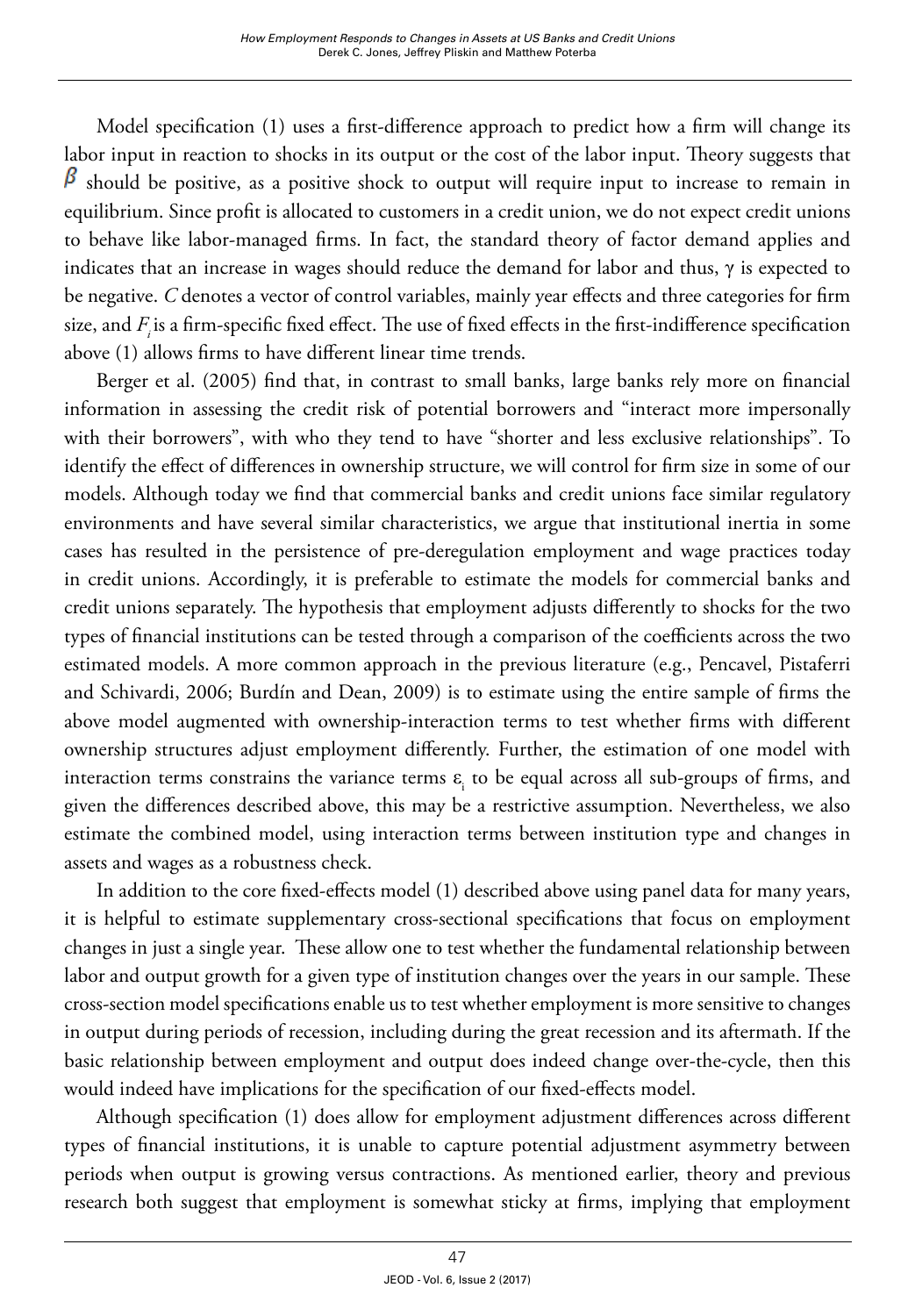adjusts more to growing output than falling output. Therefore, we construct a dummy variable *Shrink,* which indicates whether total (real) assets fell between the previous period and the current period. By interacting *Shrink* with Δ*ln A* we are able to compare how much employment changes when assets are shrinking and growing. For ease in interpreting coefficients, we interact Δ*ln A* with another generated dummy, *Grow,* which is 1 when *Shrink* is 0. This creates two distinct measures for the elasticity of employment adjustment; one when firms are growing, defined as growth in real assets from the previous year, and one when firms are shrinking, defined as a decrease in real assets from the previous year. The dummy variable *Shrink* is also included in the regression by itself. Fixed-effects remain important, as they control for different average growth rates across firms. We also include the *Shrink* variable alone, so that any effects of the asset growth crossing from positive to negative will not affect the estimates of the coefficients on changes in assets. This modification, shown below in specification (2), enables tests for employment stickiness and for asymmetry of employment adjustment during periods of increasing assets and shrinking assets.

 $\Delta \ln E_{it} = \llbracket \beta \left( \Delta \ln A \rrbracket_{it} * \textit{Grow}_{it} \right) + \llbracket \varphi \left( \Delta \ln A \rrbracket_{it} * \textit{Shrink}_{it} \right) + \gamma \Delta \ln w_{it} + \rho \textit{Shrink}_{it} + \tau \, C + F_i + \varepsilon_{it}$  $(2)$ 

In selecting independent variables to include in this analysis, we confront the perennial problem of endogeneity. Since firms are able to choose the level of their labor inputs, any variables that could be similarly chosen by firms were excluded from our analysis. While there were a number of measures that were straightforward to rule out, such as net income, there is the potential concern that firms may be able to choose both employment and wage simultaneously. However, we think that, since both credit unions and commercial banks hire in similar labor markets, we believe this is less of a concern.

# **4. Data and descriptive statistics**

To study employment responses to asset shocks at financial institutions we combine data on US credit unions from the National Credit Union Administration with data on US commercial banks from Bankscope. The NCUA provides balance sheet and income statement financials for individual credit unions on a quarterly basis between 1999 and 2010. The measures selected were ratios and levels from the December 31 reports. Much economic research on credit unions in the US uses the publicly available data provided by the NCUA (e.g., Wilcox and Dopico, 2011). Bankscope data are balance sheet and income statement financials for individual banks in the US on an annual basis for the same period. Much of the recent econometric work on the performance of financial institutions in Europe and the US uses these Bankscope data (e.g., Ferri, Kalmi and Kerola, 2014). Bankscope data are generally regarded as being both highly reliable and complete, though many researchers report the need to re-code particular variables (as do we, see on). Annual state unemployment rates from the Bureau of Labor Statistics supplemented these two core datasets.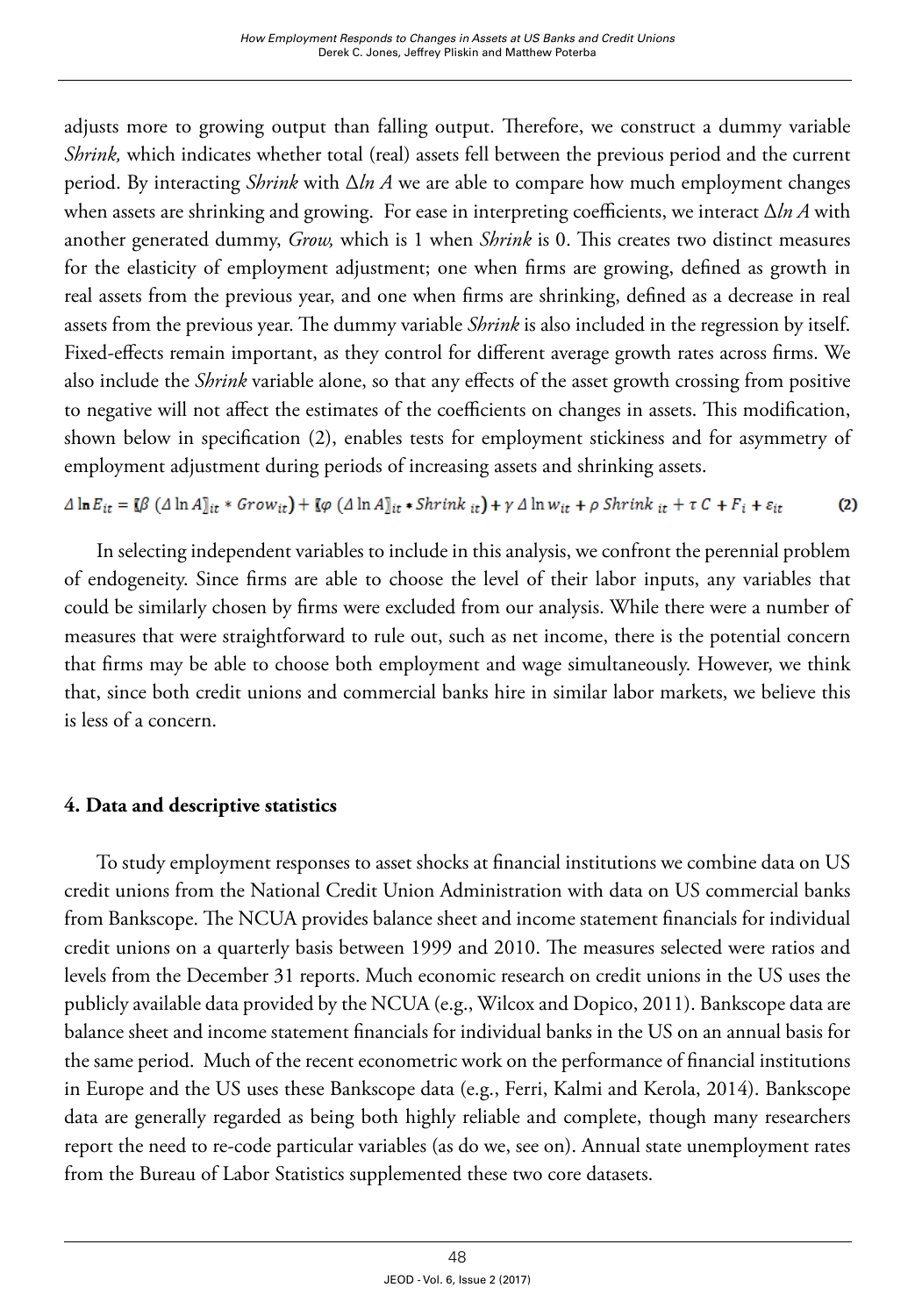Before using the data for empirical analysis, we had to make several adjustments. The NCUA data required our merging quarterly data files into annual ones and then merging these annual records with corresponding information from Bankscope in order to form the sample. We adjust all "value" variables in the NCUA data by dividing by 1,000, thereby putting Bankscope and NCUA data in the same units. We also construct a balanced panel from the original unbalanced data by imposing a number of exclusion rules, thereby increasing our confidence in the datasets.

SAs far as individual variables are concerned, we undertake adjustments concerning the measurement of full time equivalent employees and deposits. Employment data are included in both the underlying datasets, but is reported somewhat differently for the two cases. The FDIC requires US banks to list fulltime equivalent employees in call reports. However, the NCUA call reporting standards indicate that credit unions report employment by full-time employees and part-time employees. NCUA literature provides the following formula for guidance on calculating full-time equivalent employees:

FTE employment =  $(full - time$  employees) +  $\frac{part - time$  employees

We use the NCUA formula to obtain full-time equivalent employment data for credit unions that is comparable to the employment reported by banks.

Since "deposits" are measured differently in the Bankscope and NCUA datasets, another adjustment is required. At commercial banks, customers make deposits and banks report total deposits. However, at credit unions, "deposits" exclude money that members have paid in order to purchase a "share" and become a member. Thus, to compare output using this measure, commercial bank "deposits" are compared to credit union "shares + deposits".

Another issue, prompted by examining the raw data from Bankscope and the NCUA, is that data may be unduly affected by a few large firms and by mergers and acquisitions. From Table 3 we see that mean employment is largest for commercial banks and smallest for credit unions, which seems loosely correlated with total assets. We calculate the implied growth rate in mean and median employment from 1999 to 2010 for both types of firms and note that growth is skewed towards larger firms in each case. Credit unions experienced 52 per cent growth in mean FTE from 1999 to 2010 but only a 41 per cent increase in median FTE; the corresponding numbers for commercial banks are 59 and 38 per cent respectively. This is one reason for including fixed-effects in specifications (1) and (2) as a way to control for different growth rates both for similar firms and for firms across different institutional groupings.

To construct the panel we implement three exclusion rules. First, we exclude all institutions with fewer than 10 employees. To prevent very small firms from throwing off results most econometric research on employment adjustment at manufacturing firms imposes a constraint on the minimum number of employees at a firm—it is believed that employment adjustment may be "lumpy" when the values are so small. Since financial institutions typically require less labor for a given firm size than do manufacturing firms, our analysis has been restricted to banks and credit unions with at least 10 employees. Imposing this constraint on our data reduces the sample size by 0.8 per cent for commercial banks, and 5.2 per cent for credit unions.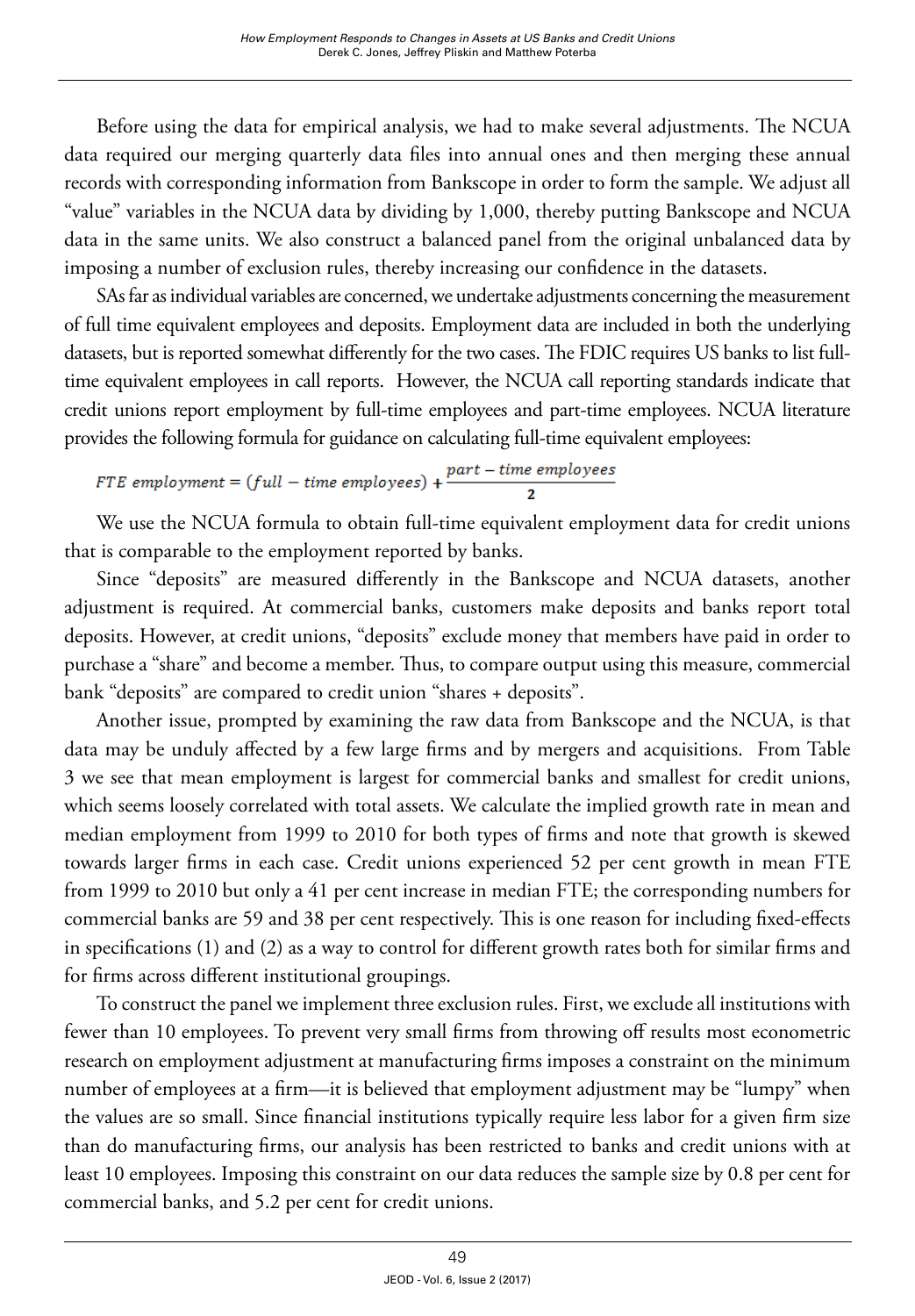Second, we restrict the panel to banks and credit unions that remained in the industry for the entire sample period, thereby excluding firms that exited the industry through acquisition or failure. Although this reduced the sample size for banks and credit unions somewhat, it created a balanced panel. We manually sifted through these data and marked banks that acquired another firm between 1999 and 2010, as we hoped the elimination of these banks from our balanced panel would provide a clearer view of how financial institutions adjust employment when organic shocks to assets occur, rather than through forced growth by acquisition<sup>15</sup>.

Finally, we delete extreme outliers<sup>16</sup>. Specifically we remove banks and credit unions with observations that were farther than two standard deviations from the annual mean of ∆ln *A* for that institution group. The small number but large magnitude of outliers present in the sample, quite apparent when graphing ∆ln A versus ∆ln E on a per-year basis, motivated this reduction. This constraint leads to only a few observations for banks and credit unions being removed from our sample.

Table 2 provides a summary of the resulting panel. We end up with a panel of 6,845 banks during the 12-year period. There are about twice as many commercial banks as credit unions in this balanced panel. The size distributions by type of institution differ, as we would expect, with proportionately more large commercial banks.

Since the data collected span a period of 12 years, it was necessary to convert all current dollar variables into real values. For all value variables, with the exception of personnel expense, we convert into 2005 chained USD using the annual GDP deflator data from the Bureau of Economic Analysis. For personnel expenses, however, we follow the literature (e.g., Burdín and Dean, 2009) and convert to 2005-chained USD using annual CPI measures from the Bureau of Labor Statistics<sup>17</sup>.

Our key descriptive statistics are reported in Table 3 where we see that mean employment is higher in commercial institutions than at credit unions over all sample years. Although mean employment would seem to indicate that the "typical" commercial bank employs over three times as many people as the "typical" credit union (243 compared to 74), median employment statistics tell a different story. The medians across institutions are closer, ranging in value from 36 for credit unions to 42 for IOFs. This indicates the presence of huge firms in commercial banking that pull mean employment upwards. This is confirmed by the descriptive statistics for total assets: mean total assets at commercial banks are about over 480 per cent larger than credit unions, but median assets are only 150 per cent as large. Turning to wages, on average commercial banks pay about USD 4,000 more than do credit unions. This probably reflects larger average size and different types of workers.

<sup>&</sup>lt;sup>15</sup> Since financial institutions that lose assets may go either bankrupt or be acquired by other institutions, this selection rule may affect results.

<sup>&</sup>lt;sup>16</sup> Data errors, unreported M&A activity, or extreme circumstances that do not represent general financial institution behavior are a few potential reasons for these extreme outliers.

<sup>&</sup>lt;sup>17</sup> As discussed later, the inclusion of real mean wages, calculated using the same method (see Table 1) as Burdín and Dean (2009) and many others, might introduce a division bias problem, since errors in the employment variable will affect the calculated value for real mean wage.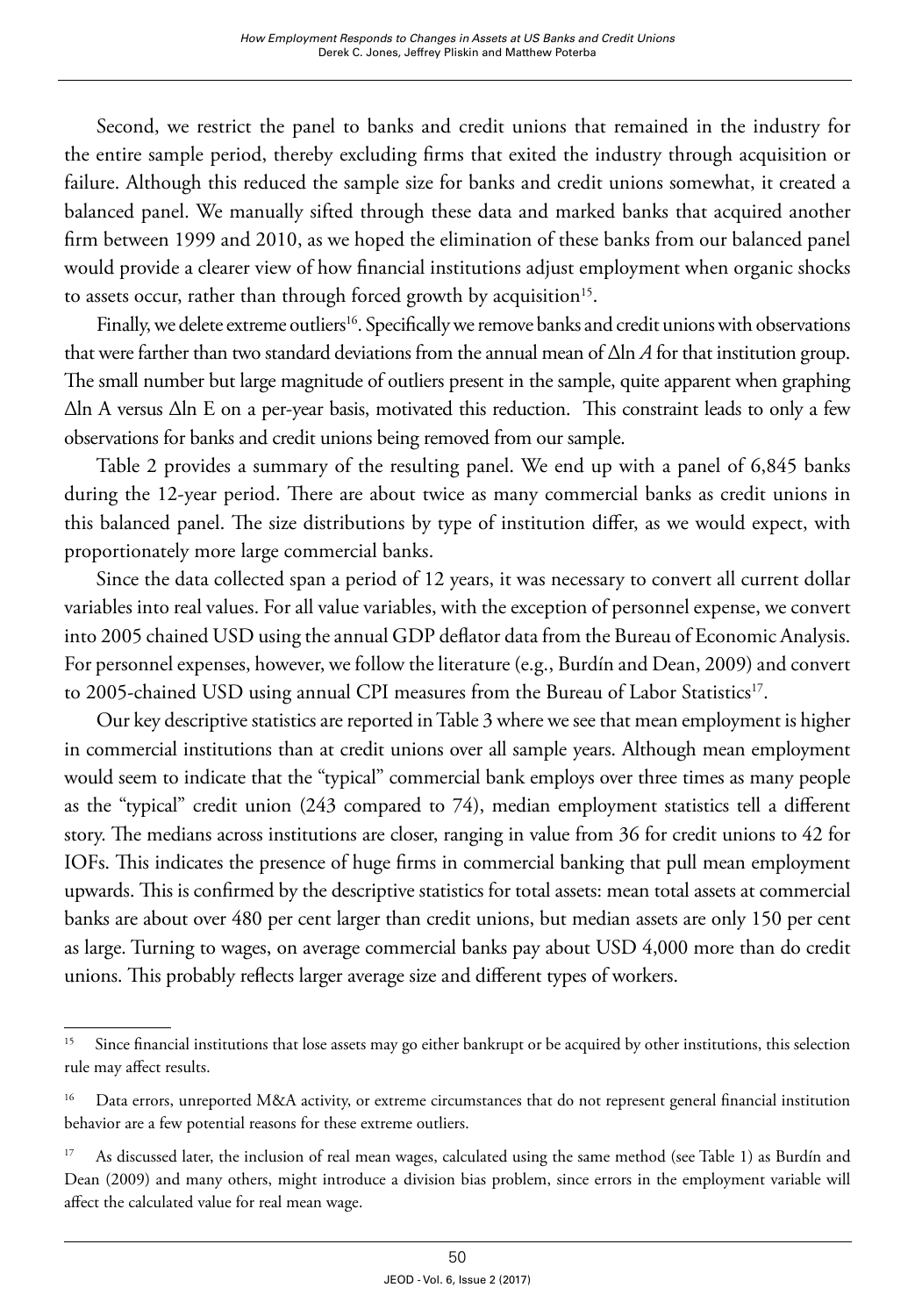# **5. Results**

We begin by summarizing our key findings concerning the first two hypotheses surrounding employment adjustment in credit unions and commercial banks including whether or not there are asymmetries during periods of growth and contraction. We then turn to more carefully discuss our findings, which are reported in Tables 4 through 8.

We find that Hypothesis H2 is supported: the elasticity of employment adjustment is larger for commercial banks than for credit unions when the firm's assets grow. However, we do not find strong support for the hypothesis (H1) that the adjustment in employment following a drop in assets is smaller for credit unions. We consistently find that commercial banks exhibit statistically significant employment stickiness (Hypothesis H3)<sup>18</sup>. There is weaker evidence that credit unions respond to asset shocks asymmetrically as well. Finally, the year dummy variables indicate that both credit unions and commercial banks reduced employment significantly more than past experience would have predicted during the recession from 2008-2010, but the employment reduction at credit unions was not smaller than at commercial banks.

In arriving at these conclusions, we begin by reviewing our panel estimates. We first estimate our core model, specification (1). This model allows for tests of whether the asset elasticity of employment is significantly different for the two types of firms (see Table 4). Although specification (1a) does not include fixed-effects, both (1b) and (1c) use fixed-effects to control for different growth rates across firms. Year dummy variables have also been included to control for macroeconomic trends affecting all firms in specification (1c). We note that the lack of fixed-effects in (1a) does not produce any qualitatively different results, though there is a large decrease in the credit union coefficient on assets. The estimation of coefficients across these two specifications illustrates that year effects do have an impact on coefficients, but it is small. While the coefficients on Δln *w* remain virtually unaltered the term on Δln *A* for credit unions increases when year effects are included.

The results reported in columns (1b) and (1c) of Table 4 indicate that commercial banks adjust their employment more to changes in assets than do credit unions and that these differences are statistically significant at the 1 per cent level. While this supports our hypothesis about how the two types of firms behave, the estimated difference is modest, especially the results reported in column (1c), where year effects are included. As discussed earlier, one of the shortcomings of model (1) is the inability to test for asymmetries in employment adjustment for positive and negative growth in assets. Model (2) allows for this. We report in Table 5 four variants of specification (2) that differ whether firm fixed effects are included (columns 2b, 2c, and 2d), time effects are included (columns 2c and 2d) and whether size dummies for medium and large firms are included (column 2d). We find that commercial banks always exhibit a highly statistically significant (p value is virtually

<sup>&</sup>lt;sup>18</sup> We recognize that this finding is also consistent with other hypotheses such as the likely greater use of flexible pay schemes in commercial banks compared to credit unions. Unfortunately, we do not have data to enable us to control for the potential impact of such differences between organizations.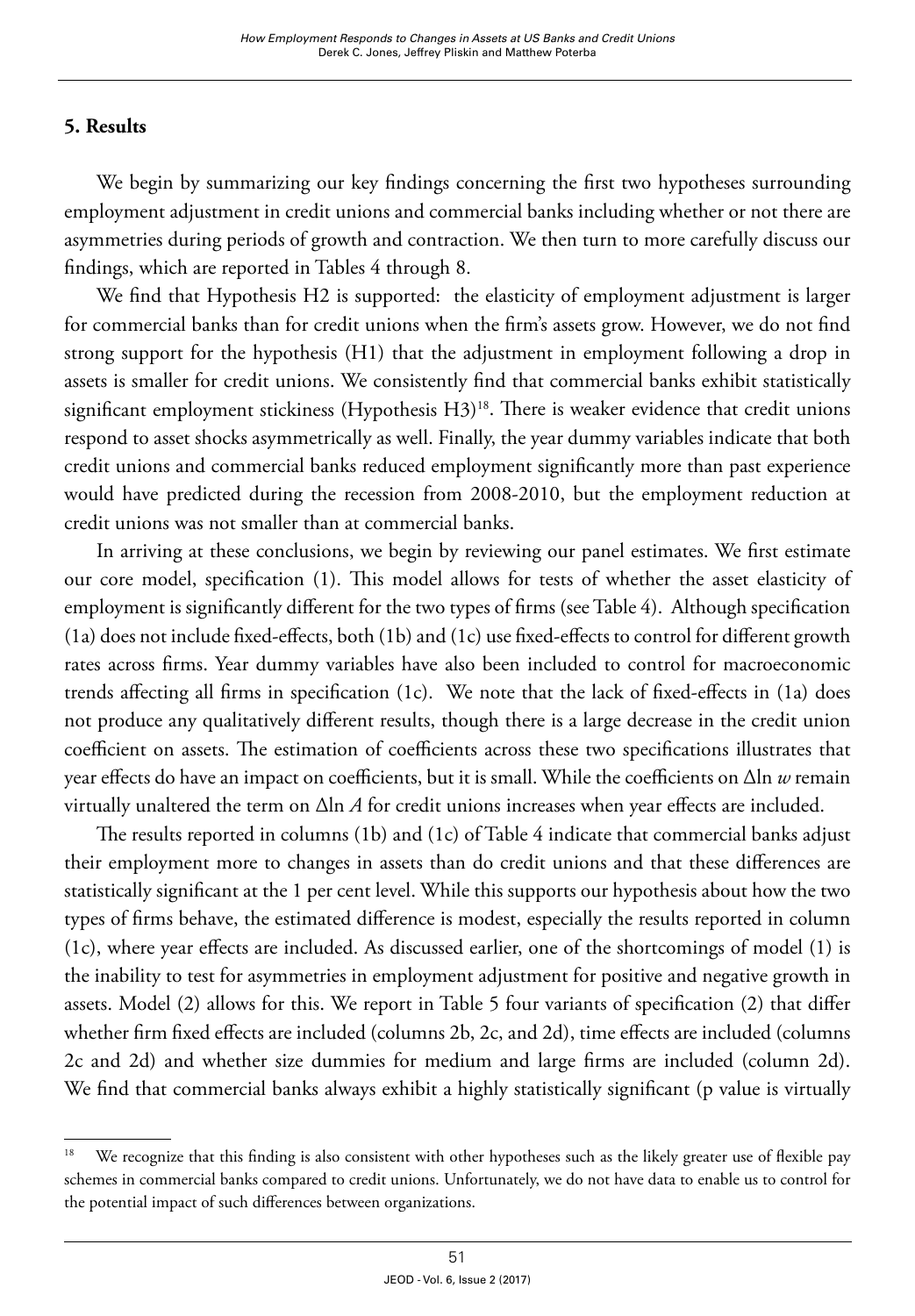0) greater employment adjustment response when assets grow compared to when assets fall. In contrast, evidence for employment stickiness for credit unions is weaker. When firm fixed effects are included, the difference in the response of employment to growing assets compared to falling assets is statistically significant only in columns (2c) and (2d) with p values of .066 and .056 respectively. Moreover, the magnitude of the difference in adjustment is much smaller for credit unions than for commercial banks. In addition, we find that when firm fixed effects are included, commercial banks adjust their employment more to *increases* in assets than do credit unions and that these differences are statistically significant at the 1 per cent level. In contrast, the response of commercial banks to *falling* assets is not statistically different from that of credit unions when both firm and year fixed effects are included. Thus, it appears that commercial banks hire more aggressively when their assets grow, while credit unions prefer smooth employment to aggressive hiring and firing cycles.

The estimates of year fixed effects reported in Table 5 are of interest as well. The year dummy for 2005 was omitted from estimation, as it is the base year. The negative and large coefficients on the dummies for the recession years of 2008, 2009, and 2010 indicate a reduction in employment at credit unions and commercial banks beyond the effect of falling assets, since that term is already included in the model specification (2). Thus, employment is shrinking by more during those years than we would have predicted based on fluctuations in assets and employment in earlier years. An evaluation of the combined impact of the year fixed effect coefficients for 2008, 2009, and 2010 suggests that employment contracted by 7.5 per cent at commercial banks and 9 per cent at credit unions in excess of any reductions predicted from changes in assets over this period. This finding is surprising in light of the theorized greater stability in employment at credit unions, though arguably it may reflect the easier and more generous access to bailout funds for commercial banks compared to credit unions (see Klinedinst, 2012) and the heavier regulatory burden borne by credit unions compared to commercial banks (Ferri and Kalmi, 2014).

The four variations on specification (2) contain virtually identical coefficients on Δln*w*, also highly similar to those found in estimates of model (1) earlier. The coefficients are negative and highly significant for all variations in specifications (1) and (2). The negative signs are encouraging as factor demand theory dictates that an increase in wages should reduce labor demanded by firms. As such our findings are consistent with those of much earlier studies such as Taylor (1979), who finds a large, highly significant, negative coefficient for wages in modeling labor demand at US credit unions and Heshmati (2001) produces a similarly large, negative coefficient in his evaluation of labor demand at Swedish savings banks<sup>19</sup>.

Estimates of the magnitude for the coefficient on Δln*w* are unexpected; the term for credit unions is twice as large as that for commercial banks. This suggests that given similarly sized firms with equal workforces, a one percent increase in wages predicts a downward employment adjustment at a credit union twice as large as the shift at a commercial bank. This finding is at odds

Note that this contradicts the empirical results of Burdín and Dean (2009) who find a significant negative coefficient for capitalist firms but a significant positive coefficient for worker cooperatives on the Δln*w* term.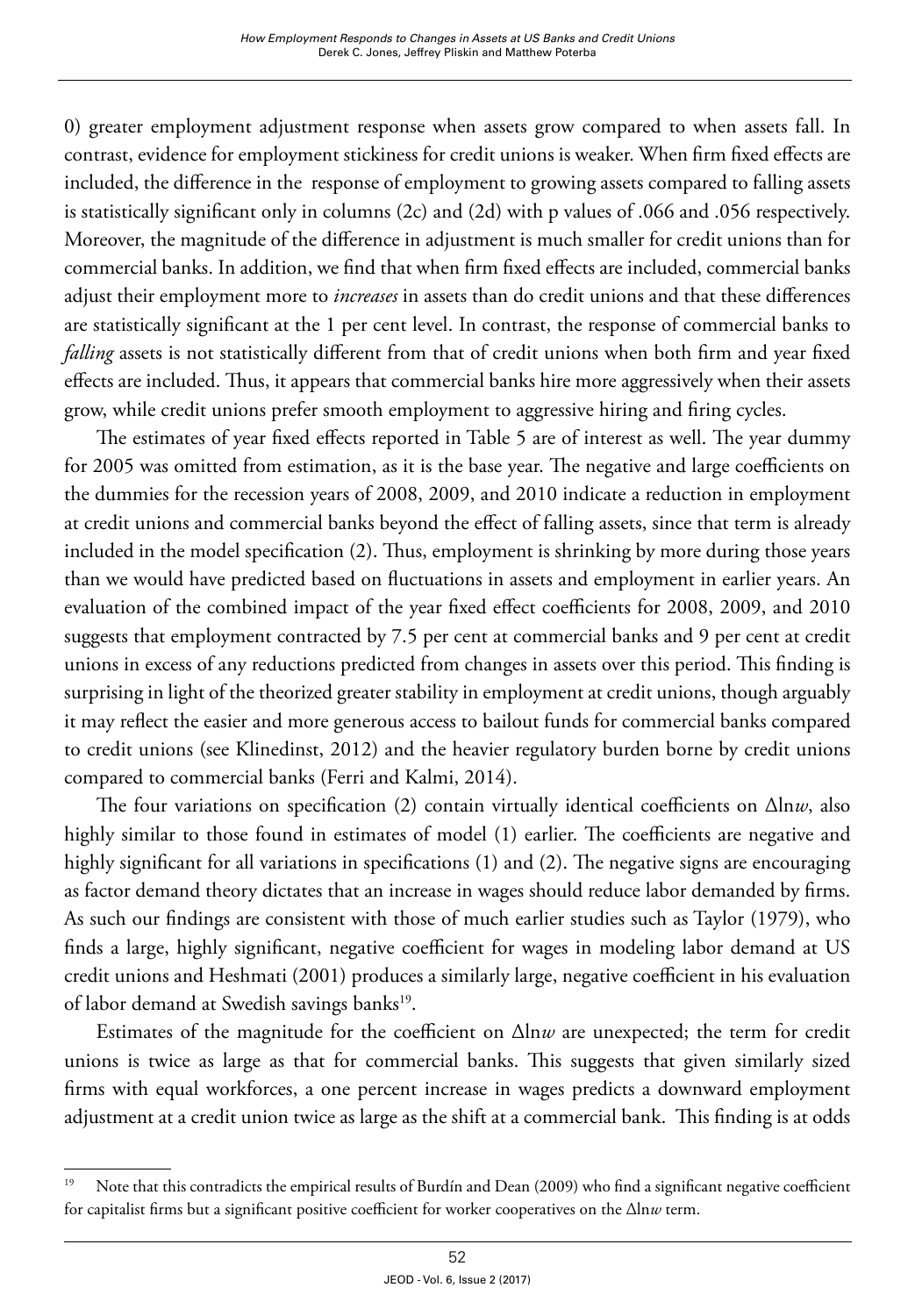with predictions derived from theory for labor-managed firms (which suggests that such firms tend to smooth employment, but forfeit some stability in wages.) However, as already noted, that theory is of limited relevance in understanding credit unions. Rather the finding points to our limited understanding of the forces driving behavior in credit unions and the need for additional theoretical work for such firms.

Previously we argued that wages can be treated as exogenous. An alternative view, which may provide an explanation for the unexpected pattern of coefficients on Δln*w,* is that wage and employment may be set simultaneously. If so, the pattern of coefficients might reflect simultaneous equation bias. A second potential reason for the estimated coefficients on Δln *w* is division bias. The calculation of average wage, borrowed from the specification by Burdín and Dean (2009) and Pencavel, Pistaferri and Schivardi (2006), is obtained by dividing the total personnel expenses by total employment at each firm. Since employment is the dependent variable, errors in employment will therefore hard-wire a negative correlation between wage and employment, and hence make wage appear to have a negative demand elasticity. It is possible that there are differences in the extent of measurement errors between commercial banks and credit unions, thereby explaining the differences in estimated coefficients.

Controls for firm size are also highly significant at the 1 per cent level for both groups of firms when included, as exhibited by specification (2d). Although all are positive, thus predicting that larger firms increase employment by more than smaller firms do, there is substantial variation in the magnitude across firm types (see Table 5). The size of a credit union or a commercial bank influences employment growth, with large credit unions predicted to grow 3.7 per cent more, and medium credit unions predicted to grow 2.2 per cent more than small credit unions do annually. Size is more important for commercial banks than for credit unions. One potential explanation for the variation in coefficients and for the positive sign is that small IOFs and CUs are shrinking for much of the sample period. This could be due to possible economies of scale larger firms are able to enjoy, or may be illustrating the general consolidation trend in banking.

Some previous literature on employment adjustment, such as Kurtulus and Kruse (2016) for employee-owned firms, attempts to control for geographic factors through the introduction of regional unemployment rates. The high variation in unemployment rates across states during the 2008 financial crisis suggests that there could be differences in the experiences of financial firms based on where they were headquartered. When unemployment rates in the firm's state was added to specification (1) and (2) in multiple forms, it was never found to be close to being statistically significant. This suggests that shifts in the assets of firms are capturing more than just the macroeconomic climate, and that the state unemployment rate has a very limited effect once asset changes have been controlled for. There is also a data reporting issue, insofar as many firms (especially IOFs) have offices in numerous states, but are only able to report one state as their location. For these two reasons, we do not include the specifications for state unemployment in our results below.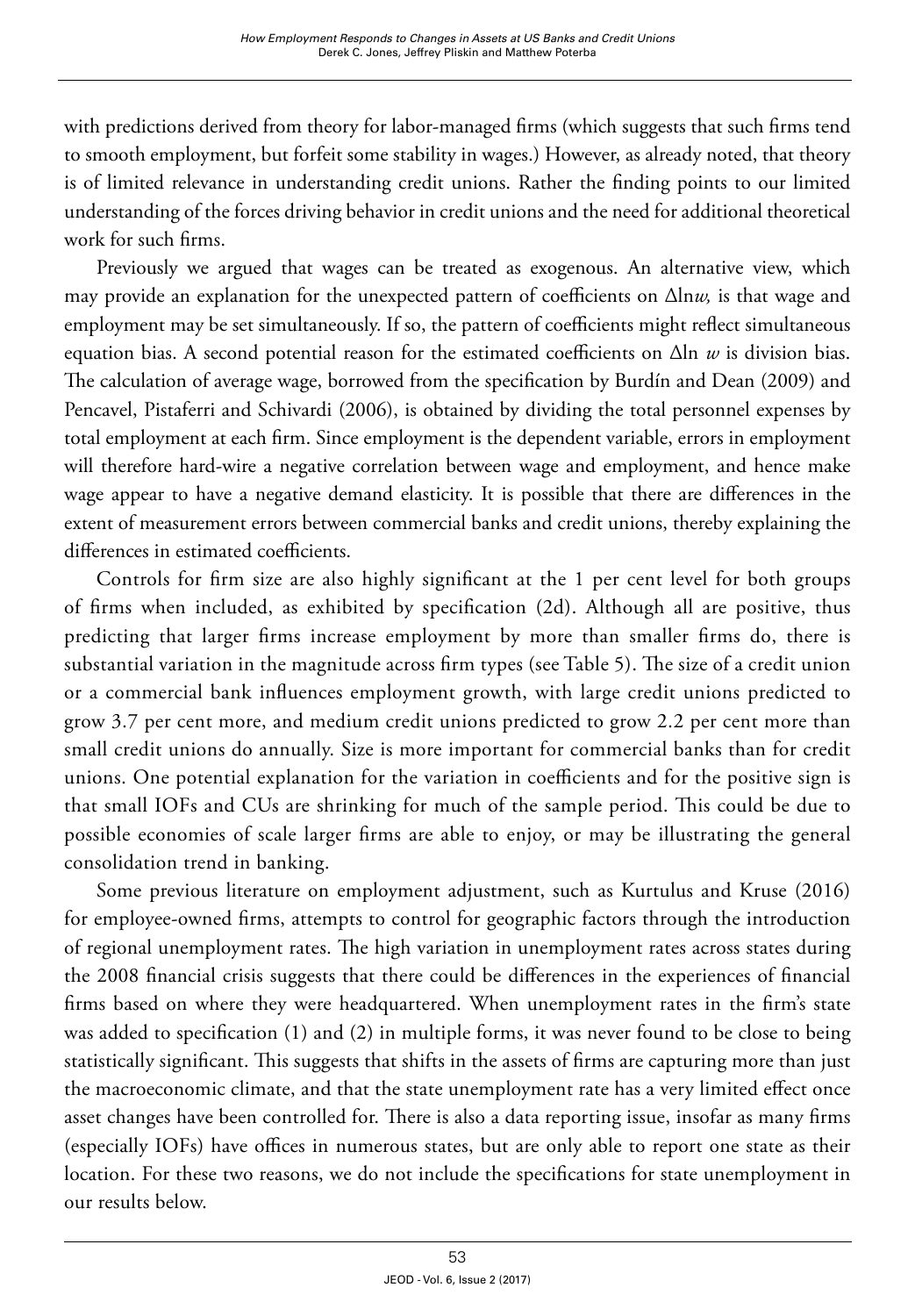Several changes to the two primary model specifications help to provide clarity to employment adjustment when output shocks occur. We supplement the above two models with annual crosssections of the panel data to determine if there are large changes in the asset elasticity of employment over the period. We introduce time-lagged independent variables to determine if employment adjustment is inertial in response to asset changes, as some industries do exhibit lag. Finally, we compare the total assets variable in specification (2) with three alternate measures of bank output; total assets, fixed assets, loans, and deposits.

We supplement the two primary specifications with annual cross-sections of the balanced panel, estimated using OLS, to compare asset elasticity and wage elasticity of employment adjustment across years. This specification does not break out changes in assets into positive ones and negative shocks (see Table 6). Although the average employment elasticity of assets is lowest for credit unions (0.399), it is not much different from the average estimate for commercial banks (0.432). The estimated elasticity also fluctuates more than anticipated over the sample, but these movements are possible, given the significant changes in the US economic climate during that decade. A significance test of the null hypothesis that the coefficients on Δln *A* are equal for a given type of firm across the entire sample period is rejected at the 1 per cent level for both commercial banks and credit unions. These findings indicate that the asset elasticity of employment differs across the period for commercial banks and credit unions. The cross-sections seem to suggest a downward trend in employment elasticity of wages for commercial banks over the decade, whereas for credit unions this remains mostly flat.

An analysis of the cross-section estimates fails to provide much support, if any, for the hypothesis that commercial banks and credit unions adjust employment differently for similar shocks in assets. When we test for coefficient equality for the two types of firms for each year individually, only four out of the eleven years of cross-sections had significant differences at the 5 per cent level. Another purpose of this specification was to provide more insight into potential employment elasticity differences between expansion and recession years, but no significant findings arose from these comparisons.

The replacement of total assets with alternative measures of output for financial institutions, namely non-fixed assets, loans, and deposits, generally supports the findings above (see Table 7). In particular, the use of non-fixed assets instead of total assets produces results that are statistically significant in the cases where total assets yielded significant results. However, it also indicates that credit unions are predicted to behave asymmetrically to shocks and that the employment adjustment reaction to negative output shocks by credit unions and commercial banks are significantly different.

We implement three robustness checks to increase confidence in our estimates of asset elasticity of employment at commercial banks and credit unions<sup>20</sup>. First, we validate our decision to exclude

<sup>&</sup>lt;sup>20</sup> The first two tests for robust results are not included in the tables of this paper, but are available from the authors upon request.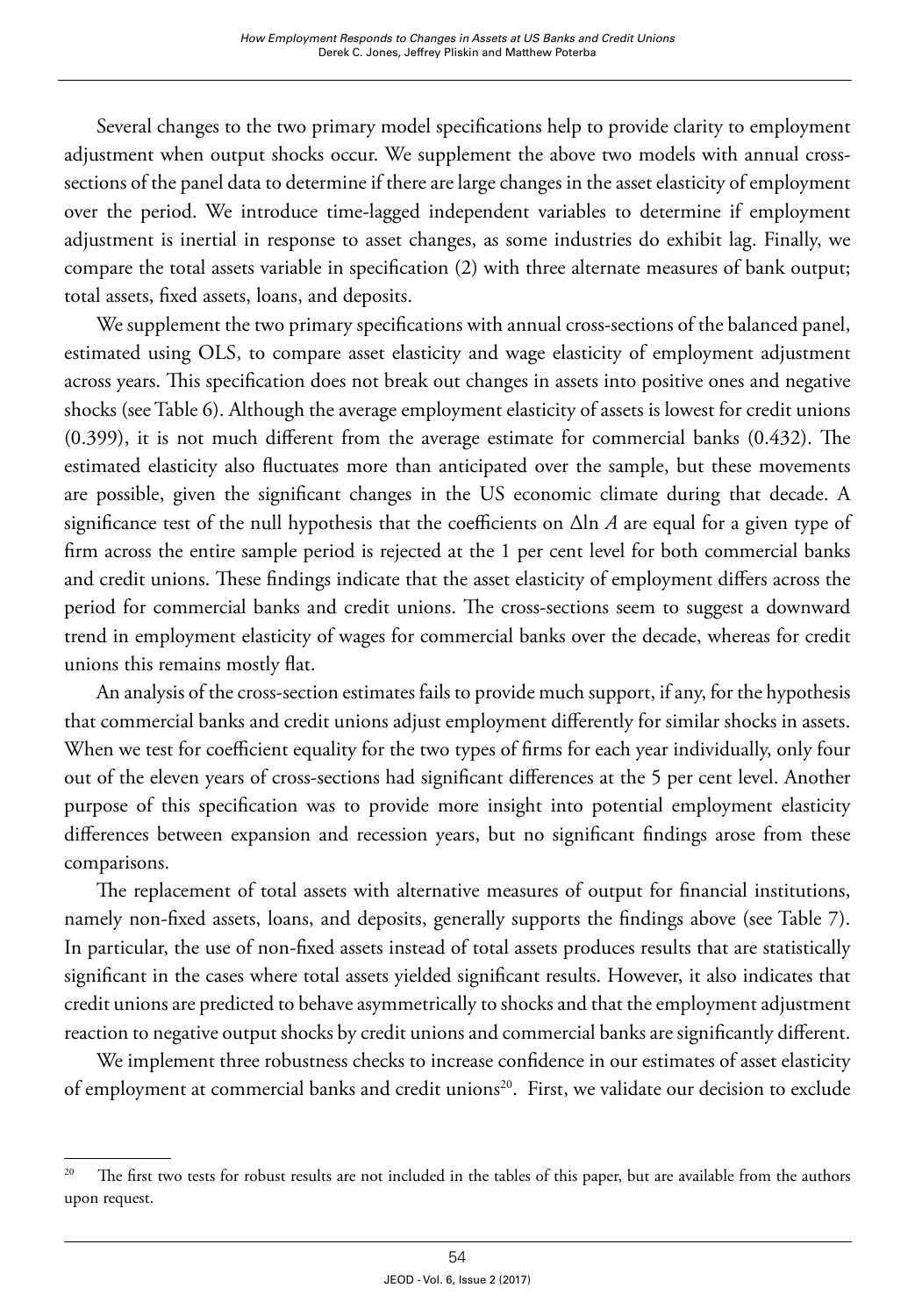firms with changes in assets that lie outside two standard deviations of annual means by comparing estimates of model (2) across the two samples. Although some variation occurs in the magnitude of coefficients, the differences in the results for the two samples are small. A similar comparison, performed on the panel excluding banks that engage in M&A during the sample period, produces similarly significant results. We are therefore confident that these two exclusion rules do not qualitatively change our results.

The second robustness test confirms that the separate estimations of specification (2) for the different types of firms do not significantly alter results. We estimate specification (2) for the entire sample of firms, and include interaction terms for each type of firm with [Δln *A* \* Grow], [Δln *A* \* Shrink], and [Δln *w*] to determine if any of the firm types are significantly different from the entire sample estimates. We find similar results to those discussed above.

We include estimations of specification (2) with one-year lags on the positive and negative asset changes as well as the change in wage (see Table 8). The three specifications estimated produce results that are highly similar to our earlier findings. Additionally, the time lagged specifications find statistically significant results in a few cases for which the estimates of model (2) without time lags found to be marginally insignificant (*p-values < 0.1).* 

# **6. Conclusions and implications**

This paper uses two main first-difference models to assess how commercial banks and credit unions adjust employment to shocks in output. We use these specifications to search for two types of asymmetries in the employment adjustment response to shocks in assets. We look for the presence of different reactions when assets increase compared to a decrease, within each type of institution. We also look at the relative asset elasticities of employment adjustment for different firms. We find significant evidence for two asymmetries; one "within" institution type and two "across" type of firm.

The employment adjustment response at commercial banks to a change in assets is significantly different for increases and decreases in those assets. This result suggests employment is "sticky" at commercial banks. However, the evidence that credit unions respond to asset shocks asymmetrically is weaker.

Credit unions adjust employment upwards in reaction to a positive change in assets by a smaller amount than commercial banks. Credit unions do not cut employment as much as IOFs do when a negative shock occurs to assets.

Thus, our findings indicate that commercial banks hire more aggressively, while credit unions prefer a more stable workforce. This difference in behavior is consistent with credit unions sharing multiple objectives–financial performance, serving the interests of its members or customers, and maintaining a corporate culture that values the contributions of their employees. The greater stability of credit union employment likely reflects the commitment of members to their firm and to its employees and the greater importance of "relationship lending". Insofar as credit unions are less inclined to lay workers off when business drops, they might be less aggressive in hiring workers during expansions.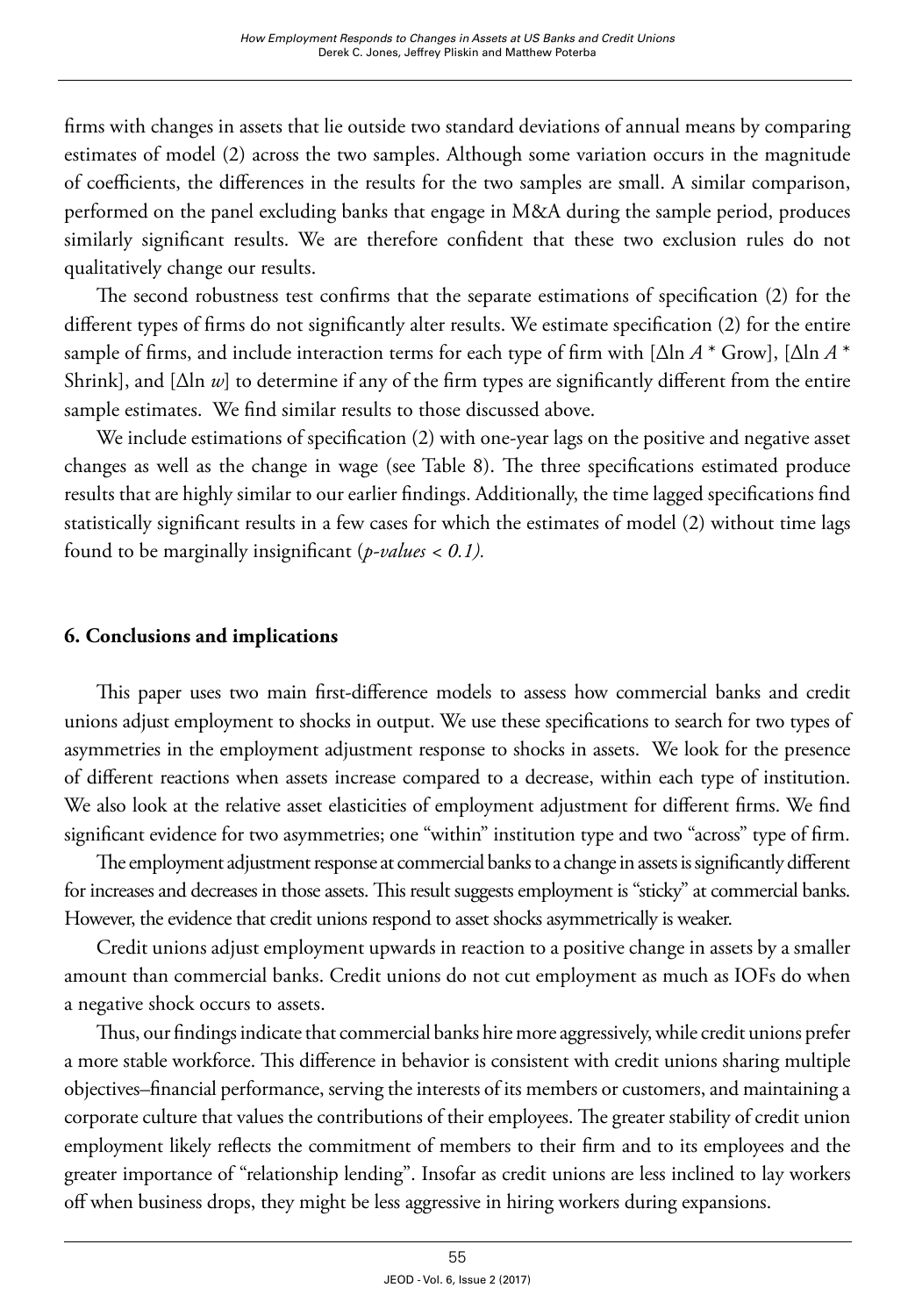Evidence of enhanced employment resilience of organizational forms alternative to IOFs is relatively sparse. The earliest evidence is for worker cooperatives, notably US plywood firms (Craig and Pencavel, 1992), Italy (Pencavel, Pistaferri and Schivardi, 2006) and for firms in Uruguay (Burdín and Dean, 2009). More recently, Kurtulus and Kruse (2016) present new evidence that links employee ownership in US firms with increased employment stability. Our study complements these previous studies. Moreover, our findings are for a significant case—credit unions in the US are often reported (e.g., by the World Council on Credit Unions) as having one of the highest market penetration rates in the world (more than 40 per cent). More generally, our results provide an important complement to these other findings for workers cooperatives and firms with employee ownership and thus expand the range of alternative institutional arrangements for which evidence exists for greater employment resiliency compared to IOFs.

Our findings, as does work by others including Klinedinst (2012) and Birchall (2013) suggest that credit unions and cooperatives have been more resilient during the latest recession. They also contribute to the more general literature concerning the economic potential of credit unions and cooperatives compared to IOFs. For example, for the US, Klinedinst (2012: 4) finds that, compared to commercial banks, credit unions "…are often estimated to have a better return on assets and… higher efficiency in that they control more assets per dollar spent on salaries than commercial and savings banks....". Outside the US other firm level studies that find positive effects of cooperatives compared to other organizational forms include Ferri, Kalmi and Karola (2014) and Mäkinen and Jones (2015). Also, econometric case study evidence for Finnish co-operative banks (Jones, Kalmi and Kauhanen, 2012) is consistent with the hypothesis that employee members in cooperative banks are apt to have increased loyalty and lower turnover and that, in turn, this may lead to extensive training of the workforce and more accumulation of human capital. In addition, our findings complement those of others who have identified broader benefits of US credit unions. For example, Feinberg (2001: 560) examines the impact of the competitive discipline provided by credit unions on consumer credit rates offered by banks and finds a "... significant role for credit unions in disciplining the exercise of market power by banks". In sum, our findings may contribute to the on-going policy debates surrounding the varying roles of different types of US financial institutions in the future.

Finally our findings may have more general implications for what is often a very pessimistic view concerning the economic potential of all kinds of cooperatives. Together with other theoretical and empirical work, these findings suggest further support for what has been characterized as "a new view of cooperatives" (Jones and Kalmi, 2015). The results reported in this paper help to bolster this alternative perspective on credit unions and cooperatives of all kinds. Jones, Kalmi and Kauhanen (2012) show that cooperative ownership structures favors human capital accumulation and improve worker outcomes (notably wages) for employee members without adverse effects to organizational performance. More broadly, the "new view" on cooperatives may help to identify their proper role—alongside with other cooperatives—in providing a valuable contribution to a piecemeal evolution towards a more democratic and stable economic order.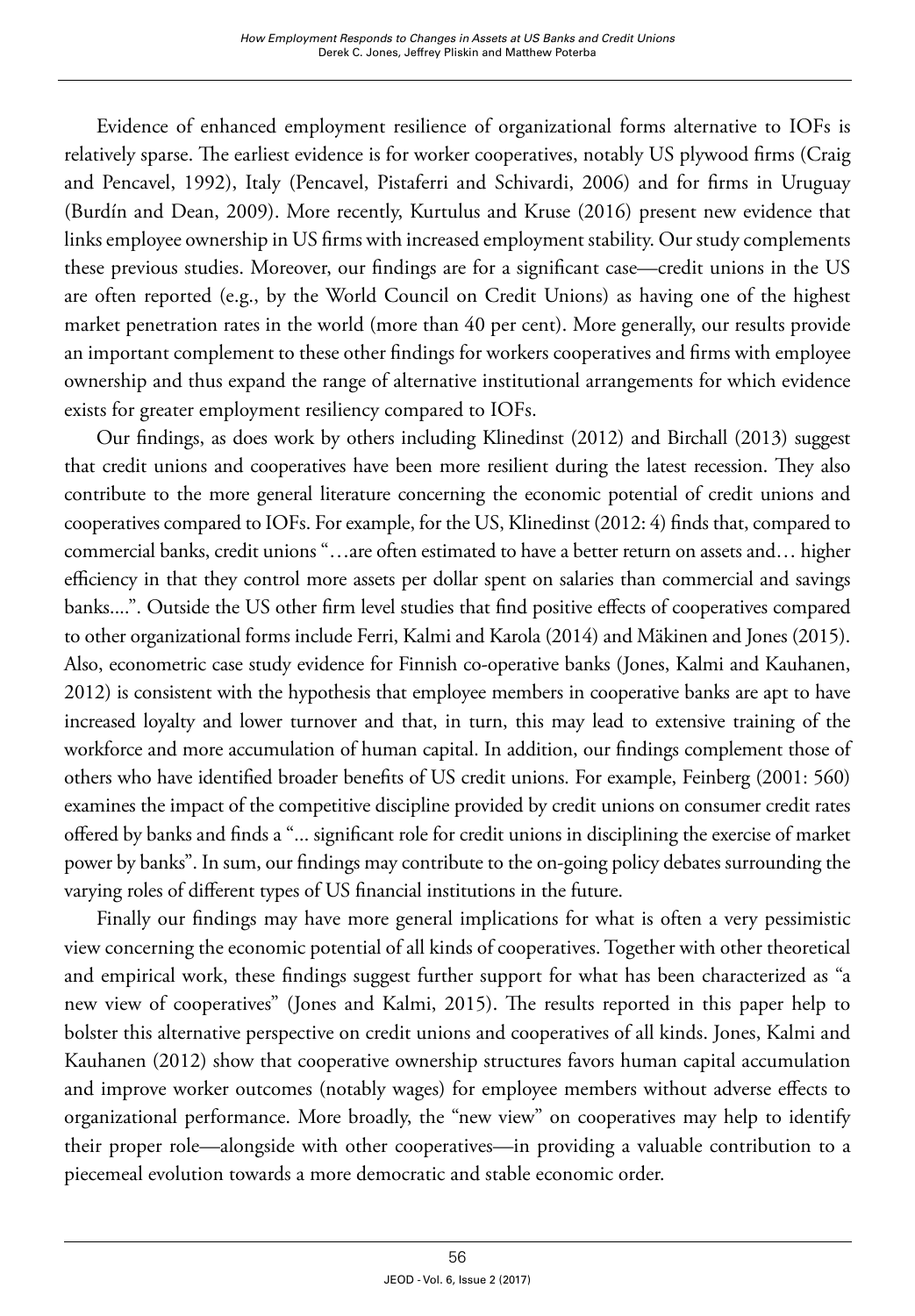# **Appendix**

#### **Table 1. List of variable definitions**

| Variables:            | Definitions:                                                                                                                                                                                                 |
|-----------------------|--------------------------------------------------------------------------------------------------------------------------------------------------------------------------------------------------------------|
| $\Delta$ ln $E_{\mu}$ | Annual change in (natural log) of full-time equivalent employment = $\ln E_{\mu} - \ln E_{\mu}$                                                                                                              |
| $\Delta$ ln $A_{ii}$  | Annual change in (natural log) of real total assets = $\ln A_{i}$ – $\ln A_{i}$ . Inflation-adjusted using GDP<br>deflator with base year 2005.                                                              |
| $\Delta$ ln $N_{\mu}$ | Annual change in (natural log) of real non-fixed assets = $\ln N_{in}$ – $\ln N_{in}$ . N is computed from <i>Total Assets</i><br>- Fixed Assets. Inflation-adjusted using GDP deflator with base year 2005. |
| $\Delta$ ln $L_{\mu}$ | Annual change in (natural log) of real loans = $\ln L_{\mu} - \ln L_{\mu}$ . Inflation-adjusted using GDP deflator<br>with base year 2005.                                                                   |
| $\Delta$ ln $D_{ii}$  | Annual change in (natural log) of real deposits = $\ln D_{\mu}$ – $\ln D_{\mu}$ . Inflation-adjusted using GDP deflator<br>with base year 2005.                                                              |
| $\Delta$ ln $w_{i}$   | Annual change in (natural log) of real wages = $\ln w_{in}$ – $\ln w_{in}$ . w is computed by dividing total personnel<br>expenses by total employment. Inflation-adjusted using CPI with base year 2005.    |
| Shrink <sub>it</sub>  | Dummy variable = 1 if real total assets at firm i are less than the previous year and is otherwise 0                                                                                                         |
| Small <sub>i</sub>    | Dummy variable = 1 if firm <i>i</i> employs between $10 - 99$ employees in 2005 and is otherwise 0                                                                                                           |
| Medium,               | Dummy variable = 1 if firm i employs between $100 - 249$ employees in 2005 and is otherwise 0                                                                                                                |
| $Large_i$             | Dummy variable = 1 if firm <i>i</i> employs between more than 250 employees in 2005 and is otherwise 0                                                                                                       |
| CB <sub>i</sub>       | Dummy variable = 1 if firm $i$ is a commercial bank and is otherwise 0                                                                                                                                       |
| $CU_{i}$              | Dummy variable = 1 if firm $i$ is a credit union and is otherwise 0                                                                                                                                          |

*Note:* Year dummies are also included with base year 2005.

## **Table 2. Summary of firms in sample**

| Measure:                                        | CB    | CU    |
|-------------------------------------------------|-------|-------|
| # firms in balanced panel                       | 4,699 | 2,146 |
| # firms with $\Delta$ ln $A_{ii} > 2$ std. dev. | 164   | 80    |
| # firms merged from 1999-2010                   | 543   | nla   |
| Small                                           | 3656  | 1727  |
| Medium                                          | 722   | 311   |
| Large                                           | 321   | 108   |

Small = 10—99 employees; Medium = 100—249 employees; Large > 250 employees

\* signifies significance at 5% level; \*\* signifies significance at 1% level.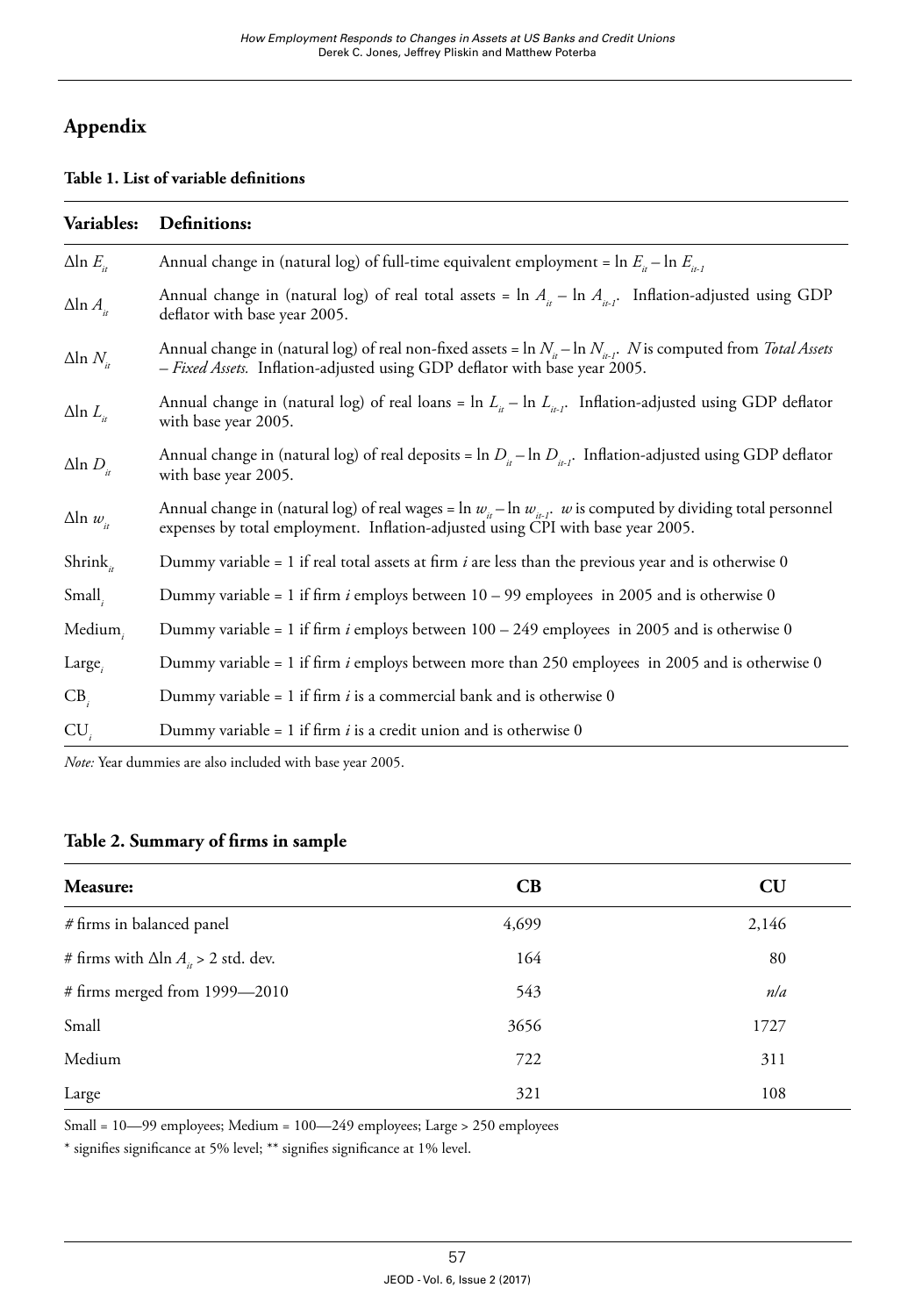### **Table 3. Descriptive statistics**

|                                   | <b>Employment (FTE)</b> |       |         | Real Assets (Thousands \$) |       |       |  |
|-----------------------------------|-------------------------|-------|---------|----------------------------|-------|-------|--|
| Year                              | CB                      | CU    | CB      | CU                         | CB    | CU    |  |
| I. Mean sample values, by year    |                         |       |         |                            |       |       |  |
| 1999                              | 183.83                  | 58.00 | 713378  | 160611                     | 46.51 | 42.02 |  |
| 2000                              | 191.91                  | 61.15 | 768332  | 170517                     | 47.23 | 42.52 |  |
| 2001                              | 206.03                  | 64.74 | 850224  | 193725                     | 47.68 | 43.52 |  |
| 2002                              | 214.82                  | 67.44 | 920901  | 213177                     | 49.67 | 45.16 |  |
| 2003                              | 207.42                  | 71.15 | 931899  | 232190                     | 50.87 | 46.46 |  |
| 2004                              | 207.79                  | 73.89 | 882529  | 243243                     | 51.35 | 47.40 |  |
| 2005                              | 240.00                  | 77.01 | 1036757 | 251668                     | 51.78 | 47.37 |  |
| 2006                              | 240.98                  | 80.01 | 1184911 | 256559                     | 52.06 | 47.70 |  |
| 2007                              | 304.67                  | 80.29 | 1560728 | 249088                     | 52.25 | 47.86 |  |
| 2008                              | 308.94                  | 86.43 | 1719314 | 282053                     | 51.92 | 48.12 |  |
| 2009                              | 313.41                  | 85.61 | 1730260 | 302010                     | 53.63 | 49.60 |  |
| 2010                              | 290.13                  | 88.30 | 1625987 | 320677                     | 54.04 | 50.30 |  |
| II. Median sample values, by year |                         |       |         |                            |       |       |  |
| 1999                              | 34.00                   | 29.00 | 99710   | 67903                      | 44.50 | 40.58 |  |
| 2000                              | 36.00                   | 30.50 | 106764  | 70778                      | 45.08 | 41.05 |  |
| 2001                              | 37.00                   | 31.50 | 113028  | 76663                      | 45.72 | 42.16 |  |
| 2002                              | 39.00                   | 33.00 | 121553  | 81667                      | 47.46 | 43.50 |  |
| 2003                              | 40.00                   | 34.00 | 127113  | 86035                      | 48.37 | 44.61 |  |
| 2004                              | 42.00                   | 35.50 | 131572  | 89028                      | 48.89 | 45.67 |  |
| 2005                              | 43.00                   | 37.00 | 137069  | 87691                      | 48.97 | 45.62 |  |
| 2006                              | 45.00                   | 37.50 | 143335  | 87799                      | 49.31 | 45.88 |  |
| 2007                              | 46.00                   | 39.00 | 147293  | 91383                      | 49.56 | 45.90 |  |
| 2008                              | 47.00                   | 40.00 | 153986  | 95754                      | 49.44 | 46.35 |  |
| 2009                              | 47.00                   | 40.00 | 160850  | 102159                     | 50.77 | 47.64 |  |
| 2010                              | 47.00                   | 41.00 | 162364  | 105508                     | 51.33 | 48.49 |  |
| Overall Mean                      | 242.56                  | 74.45 | 1161052 | 239339                     | 50.75 | 46.49 |  |
| Overall Median                    | 42.00                   | 35.50 | 130887  | 86034                      | 48.26 | 44.79 |  |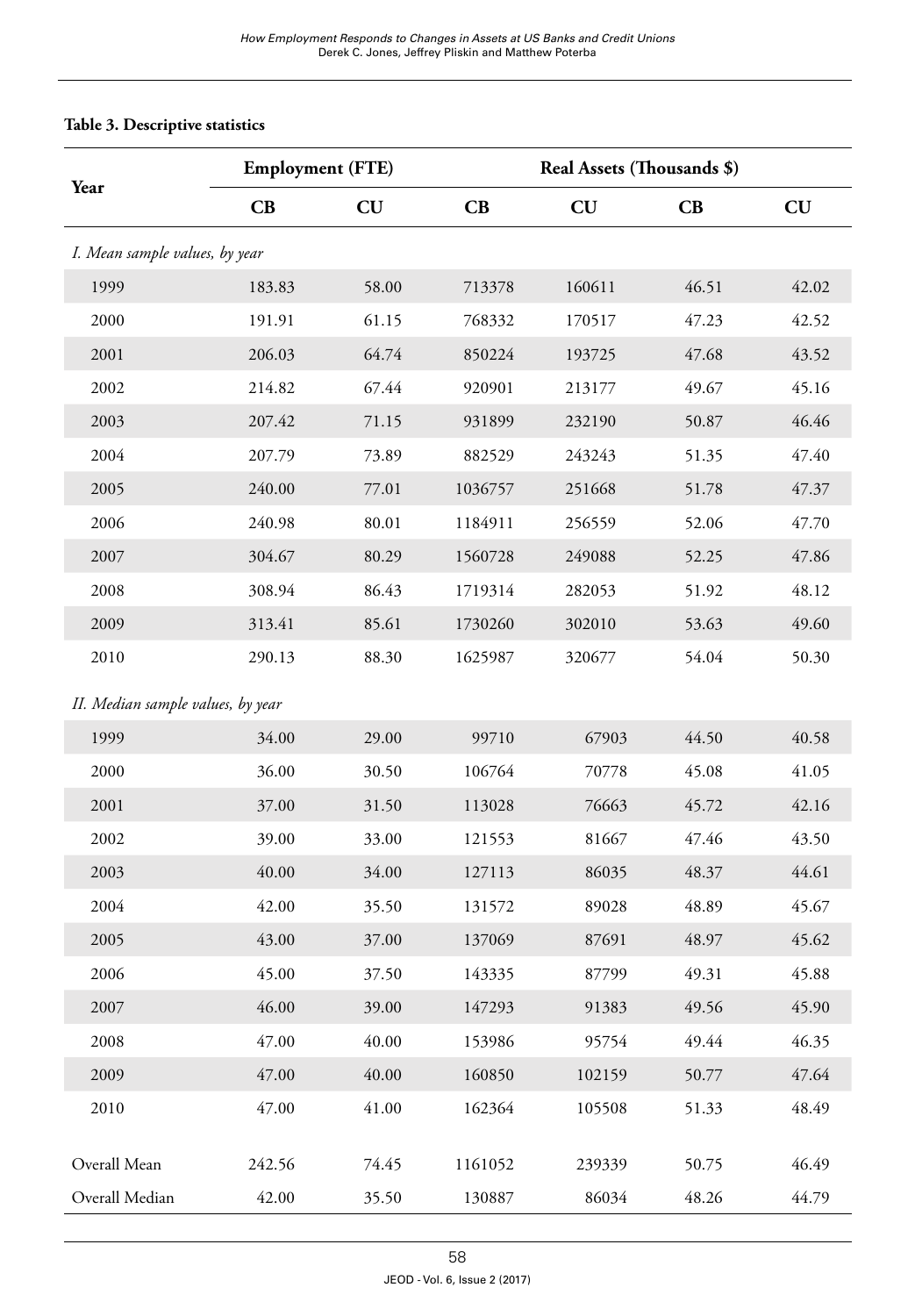|                      |              | (1a)         |              | (1b)         | (1c)         |              |  |
|----------------------|--------------|--------------|--------------|--------------|--------------|--------------|--|
| $\Delta$ ln E        | CB           | CU           | CB           | CU           | CB           | CU           |  |
| $\Delta {\rm ln}\,A$ | 0.427        | 0.401        | 0.367        | 0.257        | 0.346        | 0.284        |  |
|                      | $(0.008)$ ** | $(0.010)$ ** | $(0.008)$ ** | $(0.010)$ ** | $(0.009)$ ** | $(0.012)$ ** |  |
| $\Delta$ ln w        | $-0.253$     | $-0.549$     | $-0.255$     | $-0.561$     | $-0.257$     | $-0.561$     |  |
|                      | $(0.022)$ ** | $(0.044)$ ** | $(0.022)$ ** | $(0.046)$ ** | $(0.022)$ ** | $(0.047)$ ** |  |
| 2000                 |              |              |              |              | $-0.001$     | 0.008        |  |
|                      |              |              |              |              | (0.002)      | $(0.002)$ ** |  |
| 2001                 |              |              |              |              | 0.005        | $-0.003$     |  |
|                      |              |              |              |              | $(0.002)^*$  | (0.003)      |  |
| 2002                 |              |              |              |              | 0.008        | 0.008        |  |
|                      |              |              |              |              | $(0.002)$ ** | $(0.003)*$   |  |
| 2003                 |              |              |              |              | 0.002        | 0.004        |  |
|                      |              |              |              |              | (0.002)      | (0.003)      |  |
| 2004                 |              |              |              |              | $-0.003$     | 0.003        |  |
|                      |              |              |              |              | (0.002)      | (0.003)      |  |
| 2005                 |              |              |              |              | $-0.003$     | 0.004        |  |
|                      |              |              |              |              | (0.002)      | (0.002)      |  |
| 2006                 |              |              |              |              | $-0.007$     | 0.000        |  |
|                      |              |              |              |              | $(0.002)$ ** | (0.002)      |  |
| 2007                 |              |              |              |              | $-0.025$     | $-0.024$     |  |
|                      |              |              |              |              | $(0.002)$ ** | $(0.002)$ ** |  |
| 2008                 |              |              |              |              | $-0.030$     | $-0.034$     |  |
|                      |              |              |              |              | $(0.002)$ ** | $(0.003)$ ** |  |
| 2009                 |              |              |              |              | $-0.023$     | $-0.034$     |  |
|                      |              |              |              |              | $(0.002)$ ** | $(0.002)$ ** |  |
| 2010                 |              |              |              |              |              |              |  |
| Constant             | 0.012        | 0.012        | 0.015        | 0.015        | 0.021        | 0.021        |  |
|                      | $(0.000)$ ** | $(0.000)$ ** | $(0.000)$ ** | $(0.000)$ ** | $(0.001)$ ** | $(0.001)$ ** |  |
| Fixed-Effects        | ${\bf N}$    | ${\bf N}$    | $\mathbf Y$  | $\mathbf Y$  | $\mathbf Y$  | $\mathbf Y$  |  |
| $\cal N$             | 77,887       | 77,887       | 77,887       | 77,887       | 77,887       | 77,887       |  |

### **Table 4. Estimates of primary specification (1)**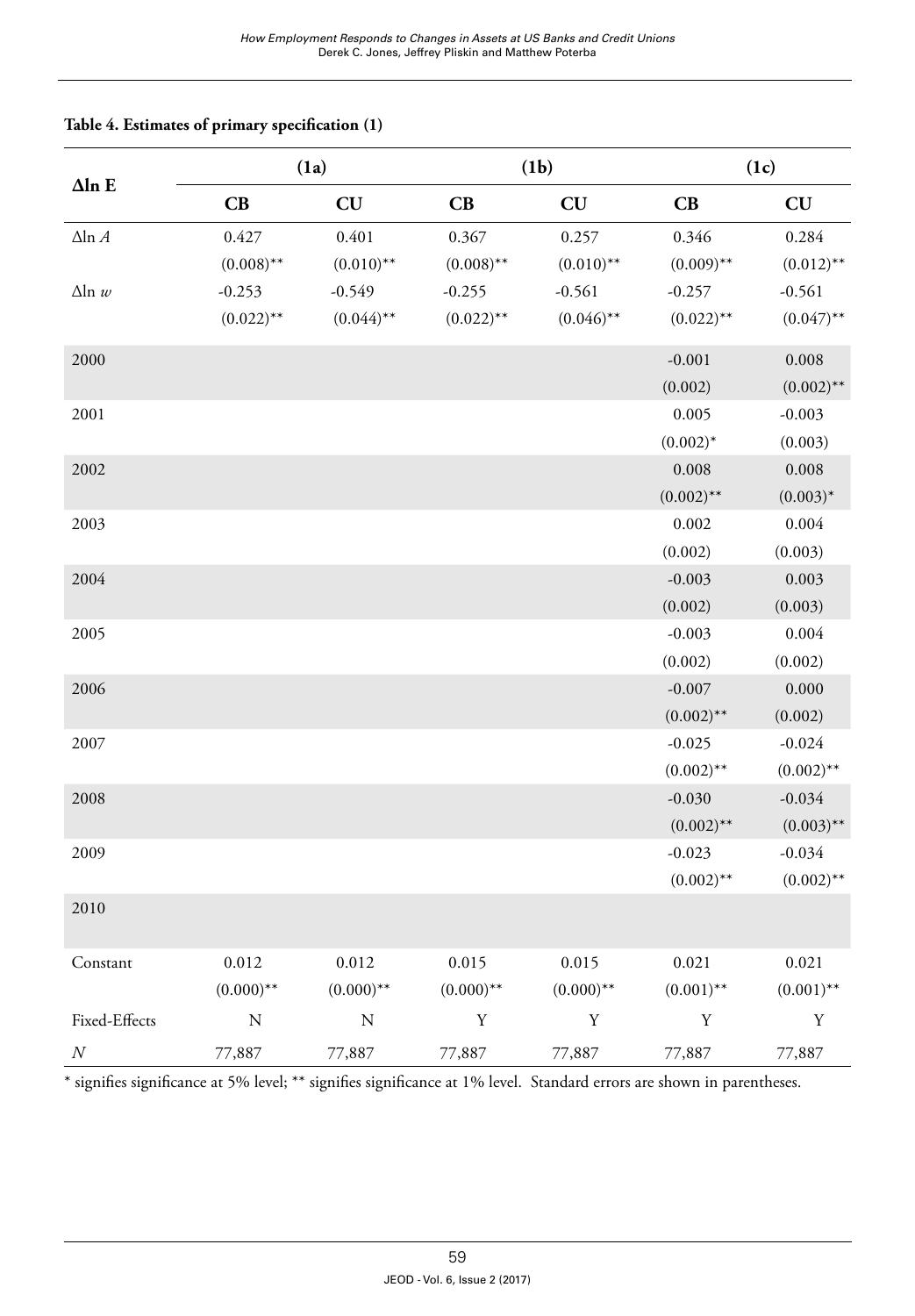|                          |              | (2a)                   |              | (2b)         | (2c)                    |              | (2d)         |              |  |
|--------------------------|--------------|------------------------|--------------|--------------|-------------------------|--------------|--------------|--------------|--|
| $\Delta$ ln E            | CB           | $\mathbf{C}\mathbf{U}$ | CB           | CU           | $\overline{\mathbf{C}}$ | CU           | CB           | CU           |  |
| $\Delta$ ln $A^*$ Grow   | 0.491        | 0.498                  | 0.466        | 0.247        | 0.449                   | 0.288        | 0.453        | 0.289        |  |
|                          | $(0.011)$ ** | $(0.012)$ **           | $(0.012)$ ** | $(0.013)$ ** | $(0.012)$ **            | $(0.016)$ ** | $(0.012)$ ** | $(0.016)$ ** |  |
| $\Delta$ ln $A$ * Shrink | 0.383        | 0.307                  | 0.340        | 0.244        | 0.295                   | 0.223        | 0.289        | 0.221        |  |
|                          | $(0.027)$ ** | $(0.032)$ **           | $(0.027)$ ** | $(0.035)$ ** | $(0.026)$ **            | $(0.034)$ ** | $(0.026)$ ** | $(0.034)$ ** |  |
| $\Delta$ ln $w$          | $-0.251$     | $-0.551$               | $-0.254$     | $-0.561$     | $-0.256$                | $-0.561$     | $-0.256$     | $-0.560$     |  |
|                          | $(0.022)$ ** | $(0.045)$ **           | $(0.022)$ ** | $(0.046)$ ** | $(0.022)$ **            | $(0.047)$ ** | $(0.022)$ ** | $(0.046)$ ** |  |
| Shrink                   | 0.006        | 0.014                  | 0.015        | $-0.002$     | 0.014                   | $-0.003$     | 0.014        | $-0.003$     |  |
|                          | $(0.001)$ ** | $(0.002)$ **           | $(0.001)$ ** | (0.002)      | $(0.001)$ **            | (0.002)      | $(0.001)$ ** | (0.002)      |  |
| Medium                   |              |                        |              |              |                         |              | 0.039        | 0.022        |  |
|                          |              |                        |              |              |                         |              | $(0.005)$ ** | $(0.004)$ ** |  |
| Large                    |              |                        |              |              |                         |              | 0.068        | 0.037        |  |
|                          |              |                        |              |              |                         |              | $(0.008)$ ** | $(0.007)$ ** |  |
| 2000                     |              |                        |              |              | $-0.000$                | 0.008        | 0.002        | 0.009        |  |
|                          |              |                        |              |              | (0.002)                 | $(0.002)$ ** | (0.002)      | $(0.002)$ ** |  |
| 2001                     |              |                        |              |              | 0.005                   | $-0.003$     | 0.007        | $-0.002$     |  |
|                          |              |                        |              |              | $(0.002)$ **            | (0.003)      | $(0.002)$ ** | (0.003)      |  |
| 2002                     |              |                        |              |              | 0.009                   | 0.008        | 0.010        | 0.008        |  |
|                          |              |                        |              |              | $(0.002)$ **            | $(0.003)^*$  | $(0.002)$ ** | $(0.003)^*$  |  |
| 2003                     |              |                        |              |              | 0.003                   | 0.004        | 0.004        | 0.005        |  |
|                          |              |                        |              |              | (0.002)                 | (0.003)      | $(0.002)^*$  | (0.003)      |  |
| 2004                     |              |                        |              |              | $-0.002$                | 0.003        | $-0.002$     | 0.004        |  |
|                          |              |                        |              |              | (0.002)                 | (0.003)      | (0.002)      | (0.003)      |  |
| 2005                     |              |                        |              |              |                         |              |              |              |  |
| 2006                     |              |                        |              |              | $-0.002$                | 0.004        | $-0.003$     | 0.003        |  |
|                          |              |                        |              |              | (0.002)                 | (0.002)      | (0.002)      | (0.002)      |  |
| 2007                     |              |                        |              |              | $-0.006$                | 0.000        | $-0.007$     | $-0.000$     |  |
|                          |              |                        |              |              | $(0.002)$ **            | (0.002)      | $(0.002)$ ** | (0.002)      |  |
| 2008                     |              |                        |              |              | $-0.025$                | $-0.024$     | $-0.026$     | $-0.025$     |  |
|                          |              |                        |              |              | $(0.002)$ **            | $(0.002)$ ** | $(0.002)$ ** | $(0.002)$ ** |  |
| 2009                     |              |                        |              |              | $-0.029$                | $-0.034$     | $-0.030$     | $-0.035$     |  |
|                          |              |                        |              |              | $(0.002)$ **            | $(0.003)$ ** | $(0.002)$ ** | $(0.003)$ ** |  |
| 2010                     |              |                        |              |              | $-0.023$                | $-0.034$     | $-0.024$     | $-0.035$     |  |
|                          |              |                        |              |              | $(0.002)$ **            | $(0.002)$ ** | $(0.002)$ ** | $(0.002)$ ** |  |
| Constant                 | 0.004        | 0.004                  | $\rm 0.008$  | 0.008        | 0.013                   | 0.013        | 0.003        | 0.003        |  |
|                          | $(0.001)$ ** | $(0.001)$ **           | $(0.001)$ ** | $(0.001)$ ** | $(0.001)$ **            | $(0.001)$ ** | (0.001)      | (0.001)      |  |
| Fixed-Effects            | N            | N                      | Υ            | $\mathbf Y$  | Υ                       | Y            | Υ            | Υ            |  |
| $N$ (firm years)         | 50,036       | 22,726                 | 50,036       | 22,726       | 50,036                  | 22,726       | 50,036       | 22,726       |  |

#### **Table 5. Estimates of primary specification (2)**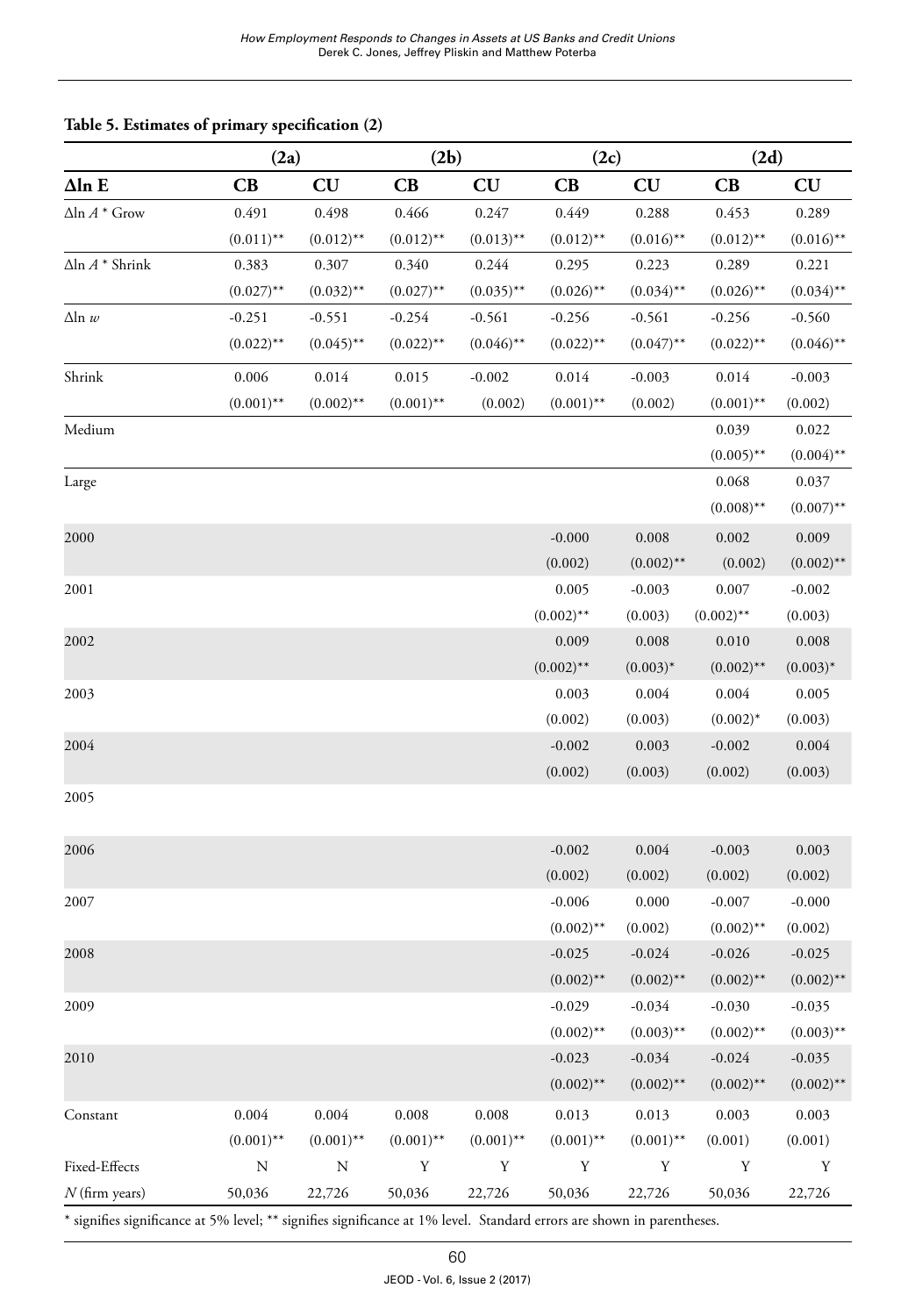|           | $\Delta$ ln E   | 2000         | 2001                    | 2002         | 2003         | 2004            | 2005                                            | 2006         | 2007         | 2008         | 2009                                            | 2010         |
|-----------|-----------------|--------------|-------------------------|--------------|--------------|-----------------|-------------------------------------------------|--------------|--------------|--------------|-------------------------------------------------|--------------|
|           | $\Delta$ ln $A$ | 0.501        | 0.482                   | 0.479        | 0.444        | 0.437           | 0.419                                           | 0.434        | 0.400        | 0.345        | 0.425                                           | 0.386        |
| CB        |                 | $(0.018)$ ** | $(0.015)$ **            | $(0.015)$ ** | $(0.017)$ ** |                 | $(0.017)$ <sup>**</sup> $(0.016)$ <sup>**</sup> | $(0.018)$ ** | $(0.018)$ ** | $(0.016)$ ** | $(0.015)$ **                                    | $(0.015)$ ** |
|           | $\Delta$ ln w   | $-0.354$     | $-0.409$                | $-0.254$     | $-0.305$     | $-0.311$        | $-0.244$                                        | $-0.312$     | $-0.254$     | $-0.212$     | $-0.198$                                        | $-0.118$     |
|           |                 | $(0.011)$ ** | $(0.011)$ **            | $(0.009)$ ** | $(0.011)$ ** | $(0.010)$ **    | $(0.009)$ **                                    | $(0.011)$ ** | $(0.010)$ ** | $(0.009)$ ** | $(0.009)$ **                                    | $(0.007)$ ** |
|           | $\Delta$ ln $A$ | 0.482        | 0.395                   | 0.396        | 0.453        | 0.479           | 0.347                                           | 0.325        | 0.358        | 0.387        | 0.328                                           | 0.443        |
| <b>CU</b> |                 | $(0.029)$ ** | $(0.026)$ **            | $(0.027)$ ** | $(0.031)$ ** | $(0.032)$ **    | $(0.027)$ **                                    | $(0.025)$ ** | $(0.026)$ ** | $(0.025)$ ** | $(0.024)$ **                                    | $(0.025)$ ** |
|           | $\Delta$ ln w   | $-0.683$     | $-0.687$                | $-0.454$     |              | $-0.481 -0.554$ | $-0.504$                                        | $-0.603$     | $-0.587$     | -0.647       | $-0.530$                                        | $-0.413$     |
|           |                 | $(0.015)$ ** | $(0.015)$ <sup>**</sup> | $(0.015)$ ** | $(0.015)$ ** | $(0.016)$ **    | $(0.016)$ **                                    | $(0.016)$ ** | $(0.016)$ ** | $(0.015)$ ** | $(0.016)$ <sup>**</sup> $(0.015)$ <sup>**</sup> |              |

**Table 6. Cross-sectional regression estimates: OLS estimates of Δln E** 

|  |  |  |  |  |  |  |  |  |  |  | Table 7. Auxiliary estimates of primary specification (2) alternative output variables |  |  |  |  |
|--|--|--|--|--|--|--|--|--|--|--|----------------------------------------------------------------------------------------|--|--|--|--|
|--|--|--|--|--|--|--|--|--|--|--|----------------------------------------------------------------------------------------|--|--|--|--|

|                          | (2d)         |              | (3)          |              | (4)                  |              | (5)          |              |
|--------------------------|--------------|--------------|--------------|--------------|----------------------|--------------|--------------|--------------|
| $\Delta$ ln E            | CB           | CU           | CB           | CU           | $\mathbf C\mathbf B$ | CU           | CB           | CU           |
| $\Delta$ ln $A^*$ Grow   | 0.453        | 0.289        |              |              |                      |              |              |              |
|                          | $(0.012)$ ** | $(0.016)$ ** |              |              |                      |              |              |              |
| $\Delta$ ln $A$ * Shrink | 0.289        | 0.221        |              |              |                      |              |              |              |
|                          | $(0.026)$ ** | $(0.034)$ ** |              |              |                      |              |              |              |
| $\Delta$ ln $N^*$ Grow   |              |              | 0.423        | 0.239        |                      |              |              |              |
|                          |              |              | $(0.012)$ ** | $(0.015)$ ** |                      |              |              |              |
| $\Delta$ ln $N^*$ Shrink |              |              | 0.241        | 0.092        |                      |              |              |              |
|                          |              |              | $(0.025)$ ** | $(0.033)$ ** |                      |              |              |              |
| $\Delta$ ln $L^*$ Grow   |              |              |              |              | 0.290                | 0.181        |              |              |
|                          |              |              |              |              | $(0.011)$ **         | $(0.010)$ ** |              |              |
| $\Delta$ ln $L^*$ Shrink |              |              |              |              | 0.126                | 0.176        |              |              |
|                          |              |              |              |              | $(0.014)$ **         | $(0.014)$ ** |              |              |
| $\Delta$ ln $D^*$ Grow   |              |              |              |              |                      |              | 0.308        | 0.253        |
|                          |              |              |              |              |                      |              | $(0.015)$ ** | $(0.015)$ ** |
| $\Delta$ ln $D^*$ Shrink |              |              |              |              |                      |              | 0.083        | 0.086        |
|                          |              |              |              |              |                      |              | $(0.020)$ ** | $(0.029)$ ** |
| $\Delta$ ln w            | $-0.256$     | $-0.560$     | $-0.257$     | $-0.562$     | $-0.268$             | $-0.564$     | $-0.259$     | $-0.561$     |
|                          | $(0.022)$ ** | $(0.046)$ ** | $(0.022)$ ** | $(0.046)$ ** | $(0.023)$ **         | $(0.046)$ ** | $(0.022)$ ** | $(0.047)$ ** |
| Shrink                   | 0.014        | $-0.003$     | 0.010        | $-0.010$     | $-0.013$             | $-0.016$     | $-0.006$     | $-0.010$     |
|                          | $(0.001)$ ** | (0.002)      | $(0.001)$ ** | $(0.002)$ ** | $(0.001)$ **         | $(0.001)$ ** | $(0.001)$ ** | $(0.002)$ ** |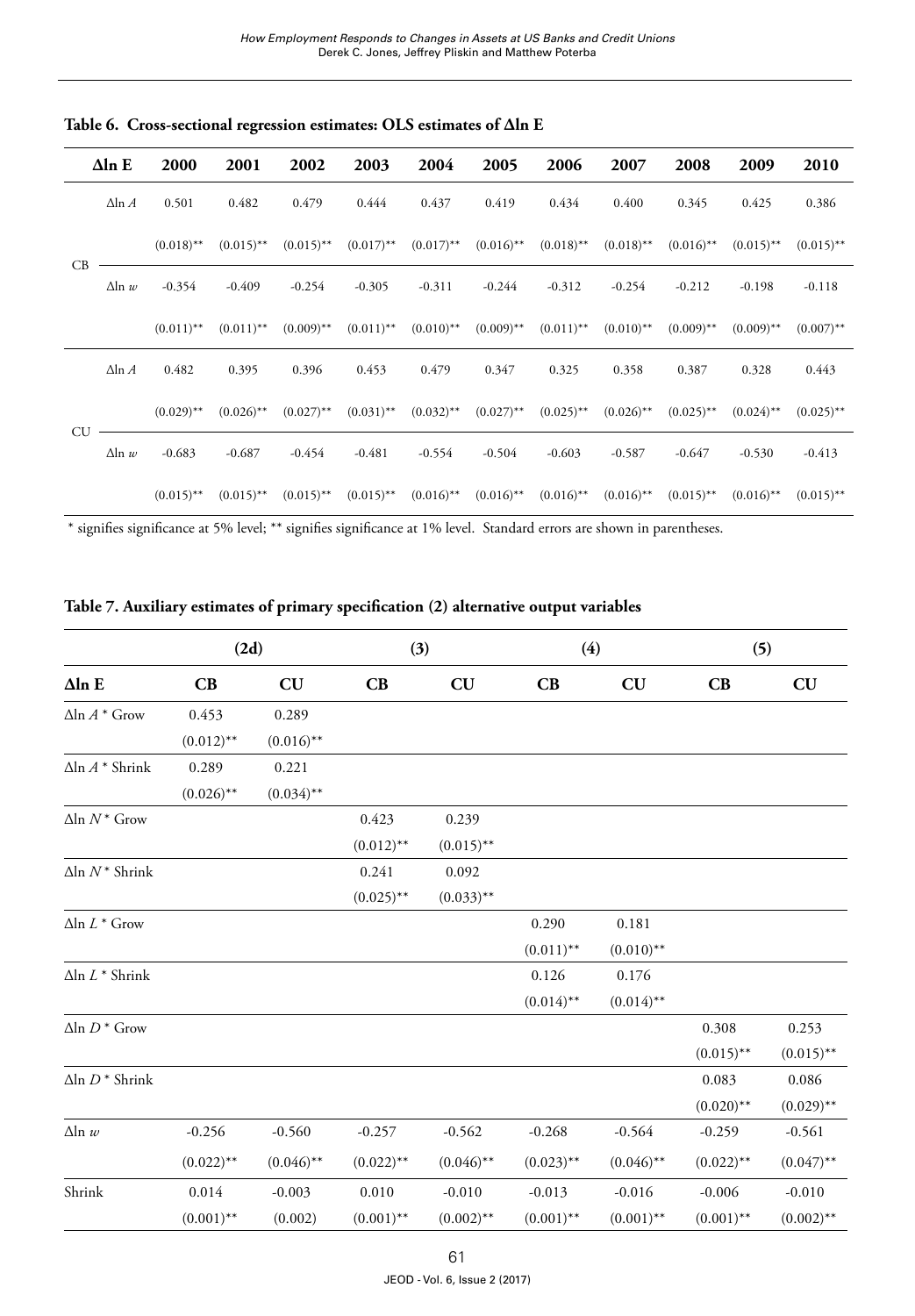#### **Table 7. Continued**

|                  | (2d)         |              |              | (3)          | (4)          |              | (5)          |              |  |
|------------------|--------------|--------------|--------------|--------------|--------------|--------------|--------------|--------------|--|
| $\Delta$ ln E    | CB           | CU           | CB           | CU           | CB           | CU           | CB           | CU           |  |
| Medium           | 0.039        | 0.022        | 0.040        | 0.022        | 0.038        | 0.024        | 0.038        | 0.022        |  |
|                  | $(0.005)$ ** | $(0.004)$ ** | $(0.005)$ ** | $(0.004)$ ** | $(0.005)$ ** | $(0.004)$ ** | $(0.005)$ ** | $(0.004)$ ** |  |
| Large            | 0.068        | 0.037        | 0.070        | 0.037        | 0.066        | 0.038        | 0.065        | 0.035        |  |
|                  | $(0.008)$ ** | $(0.007)$ ** | $(0.008)$ ** | $(0.007)$ ** | $(0.008)$ ** | $(0.006)$ ** | $(0.009)$ ** | $(0.007)$ ** |  |
| 2000             | 0.002        | 0.009        | 0.003        | 0.010        | $-0.001$     | 0.009        | 0.005        | 0.009        |  |
|                  | (0.002)      | $(0.002)$ ** | (0.002)      | $(0.002)$ ** | (0.002)      | $(0.002)$ ** | $(0.002)$ ** | $(0.002)$ ** |  |
| 2001             | 0.007        | $-0.002$     | 0.008        | 0.001        | 0.015        | 0.023        | 0.008        | $-0.003$     |  |
|                  | $(0.002)$ ** | (0.003)      | $(0.002)$ ** | (0.003)      | $(0.002)$ ** | $(0.003)$ ** | $(0.002)$ ** | (0.003)      |  |
| 2002             | 0.010        | 0.008        | 0.010        | 0.010        | 0.016        | 0.026        | 0.013        | 0.008        |  |
|                  | $(0.002)$ ** | $(0.003)^*$  | $(0.002)$ ** | $(0.003)$ ** | $(0.002)$ ** | $(0.003)$ ** | $(0.002)$ ** | $(0.003)^*$  |  |
| 2003             | 0.004        | 0.005        | 0.004        | 0.006        | 0.009        | 0.016        | 0.006        | 0.005        |  |
|                  | $(0.002)^*$  | (0.003)      | $(0.002)^*$  | $(0.003)^*$  | $(0.002)$ ** | $(0.003)$ ** | $(0.002)$ ** | (0.003)      |  |
| 2004             | $-0.002$     | 0.004        | $-0.002$     | 0.004        | $-0.005$     | 0.006        | 0.000        | 0.004        |  |
|                  | (0.002)      | (0.003)      | (0.002)      | (0.003)      | $(0.002)$ ** | $(0.003)^*$  | (0.002)      | (0.003)      |  |
| 2005             |              |              |              |              |              |              |              |              |  |
| 2006             | $-0.003$     | 0.003        | $-0.003$     | 0.003        | $-0.002$     | 0.007        | $-0.003$     | 0.002        |  |
|                  | (0.002)      | (0.002)      | (0.002)      | (0.002)      | (0.002)      | $(0.002)$ ** | (0.002)      | (0.002)      |  |
| 2007             | $-0.007$     | $-0.000$     | $-0.007$     | $-0.000$     | $-0.007$     | 0.008        | $-0.006$     | $-0.001$     |  |
|                  | $(0.002)$ ** | (0.002)      | $(0.002)$ ** | (0.002)      | $(0.002)$ ** | $(0.002)$ ** | $(0.002)$ ** | (0.002)      |  |
| 2008             | $-0.026$     | $-0.025$     | $-0.026$     | $-0.024$     | $-0.023$     | $-0.014$     | $-0.024$     | $-0.026$     |  |
|                  | $(0.002)$ ** | $(0.002)$ ** | $(0.002)$ ** | $(0.002)$ ** | $(0.002)$ ** | $(0.002)$ ** | $(0.002)$ ** | $(0.002)$ ** |  |
| 2009             | $-0.030$     | $-0.035$     | $-0.031$     | $-0.033$     | $-0.019$     | $-0.012$     | $-0.037$     | $-0.037$     |  |
|                  | $(0.002)$ ** | $(0.003)$ ** | $(0.002)$ ** | $(0.003)$ ** | $(0.002)$ ** | $(0.003)$ ** | $(0.002)$ ** | $(0.003)$ ** |  |
| 2010             | $-0.024$     | $-0.035$     | $-0.025$     | $-0.035$     | $-0.015$     | $-0.019$     | $-0.030$     | $-0.038$     |  |
|                  | $(0.002)$ ** | $(0.002)$ ** | $(0.002)$ ** | $(0.002)$ ** | $(0.002)$ ** | $(0.002)$ ** | $(0.002)$ ** | $(0.002)$ ** |  |
| Constant         | 0.003        | 0.003        | 0.005        | 0.005        | 0.011        | 0.011        | 0.010        | 0.010        |  |
|                  | (0.001)      | (0.001)      | $(0.001)$ ** | $(0.001)$ ** | $(0.002)$ ** | $(0.002)$ ** | $(0.001)$ ** | $(0.001)$ ** |  |
| Fixed-Effects    | Y            | Y            | Y            | Y            | Y            | Y            | Y            | Y            |  |
| $N$ (firm years) | 50,036       | 22,726       | 50,036       | 22,726       | 50,036       | 22,726       | 50,036       | 22,726       |  |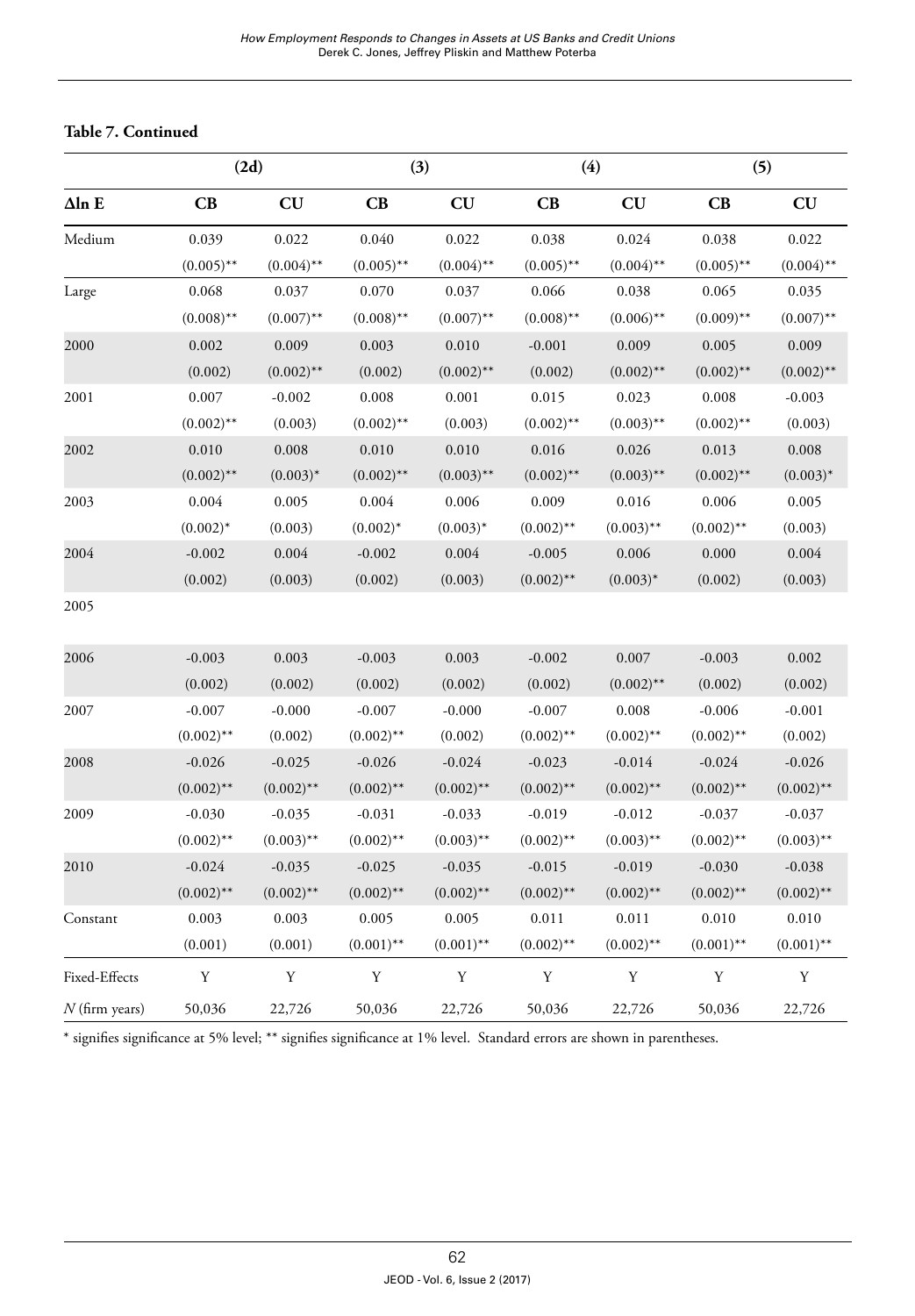|                                             | (6)          |              | (7)          |              | (8)                  |              |  |
|---------------------------------------------|--------------|--------------|--------------|--------------|----------------------|--------------|--|
| $\Delta$ ln $E$                             | CB           | CU           | CB           | CU           | $\mathbf C\mathbf B$ | CU           |  |
| $\Delta$ ln $A^*$ Grow                      | 0.461        | 0.310        |              |              | 0.425                | 0.258        |  |
|                                             | $(0.014)$ ** | $(0.022)$ ** |              |              | $(0.013)$ **         | $(0.017)$ ** |  |
| $[\Delta \ln A^* \text{Grow}]_{\text{L}}$   |              |              | 0.050        | 0.072        | 0.064                | 0.105        |  |
|                                             |              |              | $(0.008)$ ** | $(0.015)$ ** | $(0.009)$ **         | $(0.013)$ ** |  |
| $\Delta {\rm ln}\,A$ * Shrink               | 0.270        | 0.201        |              |              | 0.271                | 0.194        |  |
|                                             | $(0.026)$ ** | $(0.046)$ ** |              |              | $(0.025)$ **         | $(0.033)$ ** |  |
| $[\Delta \ln A * \text{Shrink}]_{\text{A}}$ |              |              | $-0.017$     | 0.169        | 0.001                | 0.100        |  |
|                                             |              |              | (0.044)      | $(0.043)$ ** | (0.038)              | $(0.044)^*$  |  |
| $\Delta$ ln w                               |              |              |              |              | $-0.270$             | $-0.591$     |  |
|                                             |              |              |              |              | $(0.024)$ **         | $(0.052)$ ** |  |
| $\Delta$ ln $w_{H}$                         | 0.055        | 0.158        | 0.058        | 0.157        | $-0.053$             | $-0.091$     |  |
|                                             | $(0.008)$ ** | $(0.028)$ ** | $(0.008)$ ** | $(0.028)$ ** | $(0.009)$ **         | $(0.012)$ ** |  |
| Shrink                                      | 0.014        | $-0.001$     |              |              | 0.012                | $-0.002$     |  |
|                                             | $(0.001)$ ** | (0.002)      |              |              | $(0.001)$ **         | (0.002)      |  |
| Shrink <sub><math>i,j</math></sub>          |              |              | $-0.012$     | $-0.002$     | $-0.009$             | $-0.002$     |  |
|                                             |              |              | $(0.002)$ ** | (0.002)      | $(0.002)$ **         | (0.002)      |  |
| Medium                                      | 0.045        | 0.032        | 0.042        | 0.031        | 0.040                | 0.020        |  |
|                                             | $(0.005)$ ** | $(0.008)$ ** | $(0.006)$ ** | $(0.008)$ ** | $(0.005)$ **         | $(0.004)$ ** |  |
| Large                                       | 0.078        | 0.046        | 0.068        | 0.039        | 0.066                | 0.029        |  |
|                                             | $(0.010)$ ** | $(0.011)$ ** | $(0.010)$ ** | $(0.011)$ ** | $(0.009)$ **         | $(0.007)$ ** |  |
| 2000                                        | 0.000        | 0.000        | 0.000        | 0.000        | 0.000                | 0.000        |  |
|                                             | (0.000)      | (0.000)      | (0.000)      | (0.000)      | (0.000)              | (0.000)      |  |
| 2001                                        | 0.005        | $-0.015$     | 0.013        | 0.012        | 0.005                | $-0.000$     |  |
|                                             | $(0.002)^*$  | $(0.003)$ ** | $(0.002)$ ** | $(0.003)$ ** | $(0.002)$ **         | (0.003)      |  |
| 2002                                        | 0.002        | $-0.012$     | 0.007        | 0.002        | 0.008                | 0.003        |  |
|                                             | (0.002)      | $(0.003)$ ** | $(0.002)$ ** | (0.003)      | $(0.002)$ **         | (0.003)      |  |
| 2003                                        | $-0.002$     | $-0.014$     | $-0.003$     | $-0.003$     | 0.003                | 0.003        |  |
|                                             | (0.002)      | $(0.003)$ ** | (0.002)      | (0.003)      | $(0.002)^*$          | (0.003)      |  |
| 2004                                        | $-0.004$     | $-0.008$     | $-0.005$     | $-0.007$     | $-0.002$             | 0.001        |  |
|                                             | $(0.002)^*$  | $(0.003)$ ** | $(0.002)$ ** | $(0.003)$ ** | (0.002)              | (0.003)      |  |
| 2005                                        |              |              |              |              |                      |              |  |
| 2006                                        | $-0.003$     | 0.002        | $-0.005$     | 0.003        | $-0.003$             | 0.004        |  |
|                                             | (0.002)      | (0.003)      | $(0.002)*$   | (0.003)      | (0.002)              | (0.002)      |  |
| 2007                                        | $-0.008$     | $-0.002$     | $-0.010$     | 0.005        | $-0.007$             | 0.002        |  |
|                                             | $(0.002)$ ** | (0.003)      | $(0.002)$ ** | (0.003)      | $(0.002)$ **         | (0.002)      |  |
| 2008                                        | $-0.024$     | $-0.025$     | $-0.021$     | $-0.012$     | $-0.026$             | $-0.024$     |  |
|                                             | $(0.002)$ ** | $(0.003)$ ** | $(0.002)$ ** | $(0.003)$ ** | $(0.002)$ **         | $(0.002)$ ** |  |
|                                             |              |              |              |              |                      |              |  |

### **Table 8. Auxiliary estimates of primary specification (2): lagged change in assets and wages**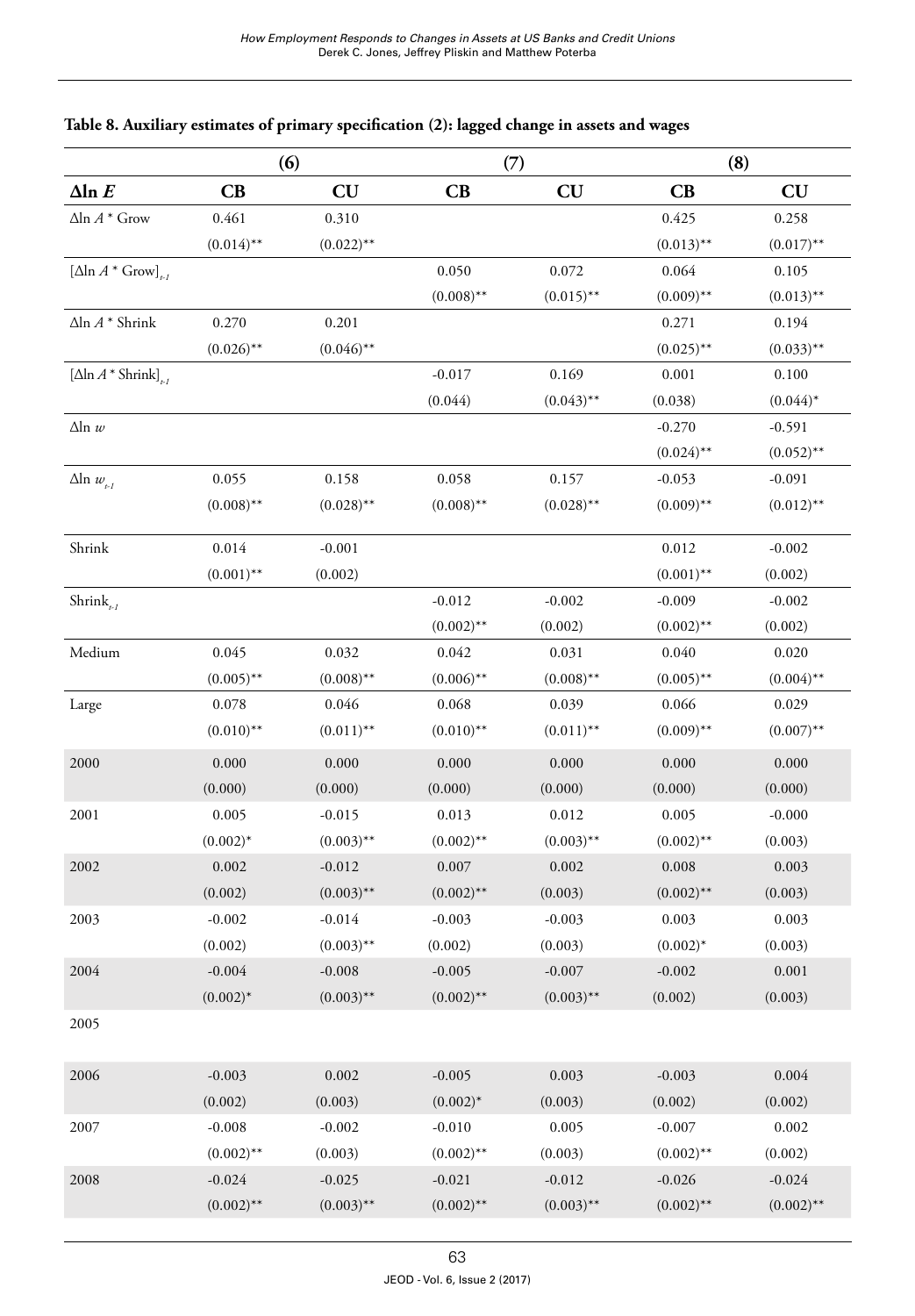|                  |              | (6)          | (7)          |              | (8)          |              |  |
|------------------|--------------|--------------|--------------|--------------|--------------|--------------|--|
| $\Delta$ ln $E$  | CB           | CU           | CB           | CU           | CB           | CU           |  |
| 2009             | $-0.036$     | $-0.053$     | $-0.036$     | $-0.031$     | $-0.032$     | $-0.035$     |  |
|                  | $(0.002)$ ** | $(0.003)$ ** | $(0.002)$ ** | $(0.003)$ ** | $(0.002)$ ** | $(0.003)$ ** |  |
| 2010             | $-0.026$     | $-0.044$     | $-0.035$     | $-0.044$     | $-0.024$     | $-0.039$     |  |
|                  | $(0.002)$ ** | $(0.003)$ ** | $(0.002)$ ** | $(0.003)$ ** | $(0.002)$ ** | $(0.002)$ ** |  |
| Constant         | $-0.002$     | $-0.002$     | 0.015        | 0.015        | 0.004        | 0.004        |  |
|                  | (0.002)      | (0.002)      | $(0.002)$ ** | $(0.002)$ ** | $(0.002)$ ** | $(0.002)$ ** |  |
| Fixed-Effects    | Y            | Y            | Υ            | Y            | Y            | Y            |  |
| $N$ (firm years) | 50,036       | 22,726       | 50,036       | 22,726       | 50,036       | 22,726       |  |

#### **Table 8. Continued**

\* signifies significance at 5% level; \*\* signifies significance at 1% level. Standard errors are shown in parentheses.

## **References**

- Altunbas, Y., Evans, L. & Molyneux, P. (2001). Bank ownership and efficiency, *Journal of Money, Credit and Banking*, 33(4): 926-54. DOI: <https://doi.org/10.2307/2673929>.
- Berger, A. & Mester, L. (1997). Inside the black box: What explains differences in the efficiencies of financial institutions?, *Journal of Banking and Finance*, 21: 895-947. DOI: [https://doi.org/10.1016/S0378-4266\(97\)00010-1](https://doi.org/10.1016/S0378-4266(97)00010-1).
- Berger, A., Miller, N. Petersen, M. Rajan, R. & Stein, J. (2005). Does function follow organizational form? Evidence from the lending practices of large and small banks, *Journal of Financial Economics,* 76: 237-269. DOI: [https://](https://doi.org/10.1016/j.jfineco.2004.06.003) [doi.org/10.1016/j.jfineco.2004.06.003](https://doi.org/10.1016/j.jfineco.2004.06.003).
- Birchall, J. (2013). Resilience in a Downturn: The Power of Financial Cooperatives. ILO, Geneva.
- Burdín, G. & Dean, A. (2009). New evidence on wages and employment in worker cooperatives compared with capitalist firms, *Journal of Comparative Economics*, 37: 517-533. DOI:<https://doi.org/10.1016/j.jce.2009.08.001>.
- Capelli, P.H. & Keller, J.R. (2013). A study of the Extent and Potential Causes of Alternative Employment Arrangements, *Industrial and Labor Relations Review*, 66(4): 874-901. DOI: <https://doi.org/10.1177/001979391306600406>.
- Craig, B. (1997). The long-run demand for labor in the banking industry, *Federal Reserve Bank of Cleveland, Economic Review,* 33(3): 23-33.
- Craig, B. & Pencavel, J. (1992). The Behavior of worker cooperatives: the Plywood companies of the Pacific Northwest, *American Economic Review*, 82(5): 1083-1105.
- Emmons, W.R. & Schmid, F.A. (1999). Credit Unions and the Common Bond, *Federal Reserve Bank of St. Louis Review*, 81(5): 41–64.
- Fama, E.F. & Jensen, M.C. (1983). Separation of Ownership and Control, *Journal of Law and Economics*, 26: 301-25. DOI: [https://doi.org/10.1086/467037.](https://doi.org/10.1086/467037)
- Feinberg, R.M. (2001). The Competitive Role of Credit Unions in Small Local Financial Services Markets, *[The Review of](http://econpapers.repec.org/article/tprrestat/)  [Economics and Statistics](http://econpapers.repec.org/article/tprrestat/)*, 83(3): 560-563. DOI: <https://doi.org/10.1162/00346530152480207>.
- Ferri, G. (2012). Credit cooperatives: Challenges and opportunities in the new global scenario. Paper presented at the *Euricse International Conference "Promoting the understanding of cooperatives for a better world"*, 15-16 March 2012, Venice-San Servolo. DOI:<https://doi.org/10.2139/ssrn.2042511>.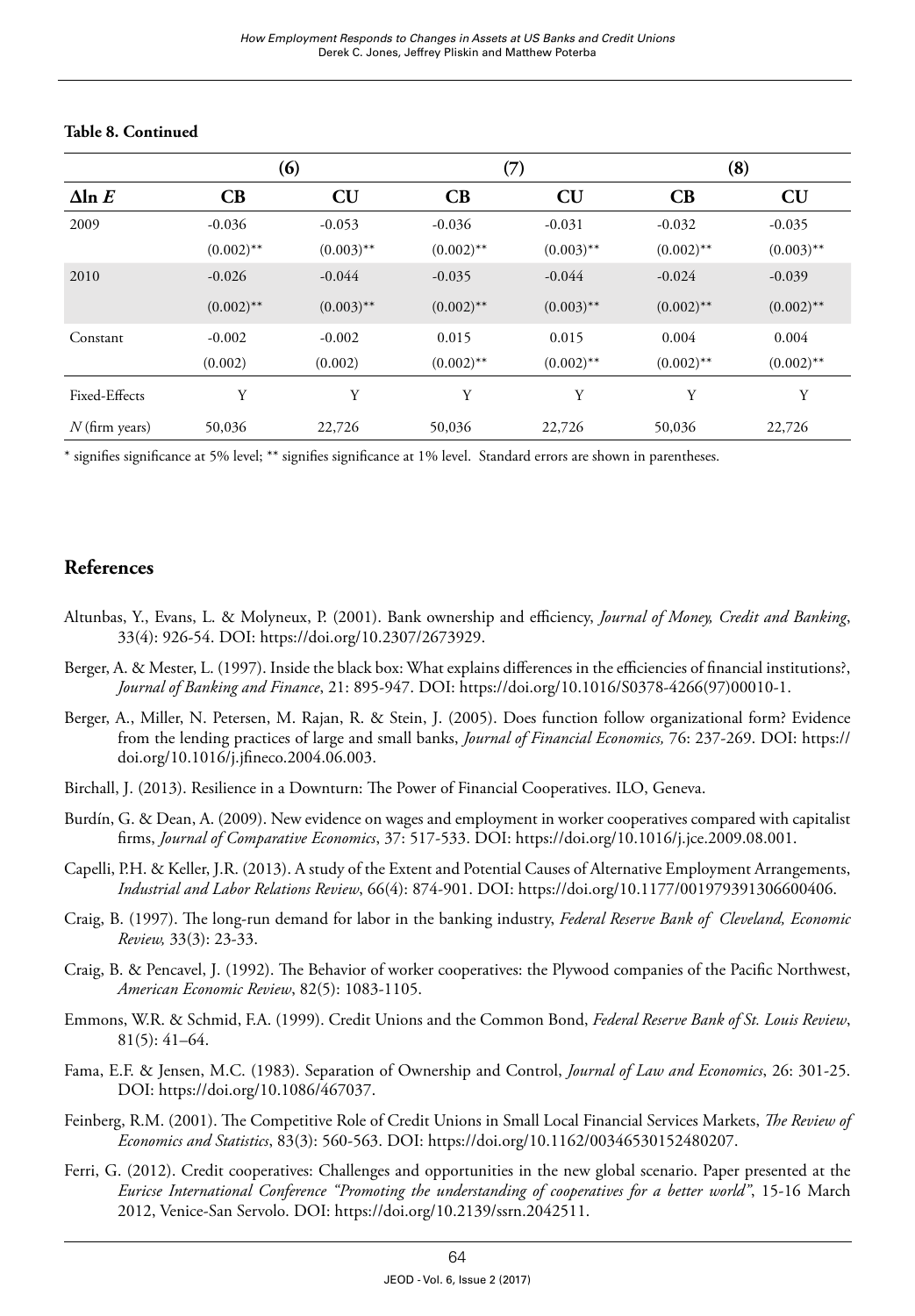- Ferri, G. Kalmi, P. & Kerola, E. (2014). Does bank ownership affect lending behavior? Evidence from the Euro area, *Journal of Banking and Finance,* 48: 194-209. DOI: [https://doi.org/10.1016/j.jbankfin.2014.05.007.](https://doi.org/10.1016/j.jbankfin.2014.05.007)
- Ferri, G, & Kalmi, P. (2014). Only Up: Regulatory Burden and Its Effects on Credit Unions. Filene Research Report, Wisconsin.
- Fraser, D. & Zardkoohi, A. (1996). Ownership structure, deregulation, and risk in the savings and loan industry, *Journal of Business Research,* 37: 63-69. DOI: [https://doi.org/10.1016/0148-2963\(96\)00027-6.](https://doi.org/10.1016/0148-2963(96)00027-6)
- Fulton, M. & Lang K. (2006). The Saskatchewan Wheat Pool Share Conversion. Working paper, Department of Agricultural Economics, University of Saskatchewan.
- Goddard, J., McKillop, D. & Wilson, J.O.S. (2002). The growth of US credit unions, *Journal of Banking and Finance*, 22: 2327-2356. DOI: [https://doi.org/10.1016/S0378-4266\(01\)00203-5.](https://doi.org/10.1016/S0378-4266(01)00203-5)
- Heshmati, A. (2001). Labour demand and efficiency in Swedish savings banks, *Applied Financial Economics*, 11: 423-433. DOI: [https://doi.org/10.1080/096031001300313983.](https://doi.org/10.1080/096031001300313983)
- Jones, D.C. & Kalmi, P. (2015). Membership and Performance in Finnish Financial Co-operatives: A New View of Cooperatives?, *Review of Social Economy*, 73(3): 283-309. DOI: [https://doi.org/10.1080/00346764.2015.106](https://doi.org/10.1080/00346764.2015.1067753) [7753](https://doi.org/10.1080/00346764.2015.1067753).
- Jones, D.C., Kalmi, P. & Kauhanen, A. (2012). The Effects of General and Firm-specific Training on Wages and Performance: Evidence from Banking, *Oxford Economic Papers*, 64(1): 151-75. DOI: [https://doi.org/10.1093/](https://doi.org/10.1093/oep/gpr013) [oep/gpr013.](https://doi.org/10.1093/oep/gpr013)
- Jones, D.C., Kalmi, P. & Jussila, I. (2016). The Determinants of Membership in Cooperative Banks: Common Bond versus Private Gain, *Annals of Public and Cooperative Economy*, 87(3): 411-432. DOI: [https://doi.org/10.1111/](https://doi.org/10.1111/apce.12135) [apce.12135](https://doi.org/10.1111/apce.12135).
- Jones, D.C. & Pliskin, J. (1989). British Evidence on the Employment Effects of Profit Sharing, *Industrial Relations*, 28(2): 276-298. DOI:<https://doi.org/10.1111/j.1468-232X.1989.tb00869.x>.
- Klinedinst, M.A. (2012). Going Forward Financially: Credit Unions as an Alternative to Commercial Banks, *[Advances in](http://www.emeraldinsight.com/books.htm?issn=0885-3339&PHPSESSID=1lbsub6209n2vp7747s7r6g6s2)  [the Economic Analysis of Participatory & Labor-Managed Firms](http://www.emeraldinsight.com/books.htm?issn=0885-3339&PHPSESSID=1lbsub6209n2vp7747s7r6g6s2)*, 13: 3-21. DOI: [https://doi.org/10.1108/S0885-](https://doi.org/10.1108/S0885-3339(2012)0000013005) [3339\(2012\)0000013005](https://doi.org/10.1108/S0885-3339(2012)0000013005).
- Klinedinst, M.A. (2016). Bank Decapitalization and Credit Union Capitalization: The Impact of Excessive Compensation. Sage Open, January-March: 1-15. DOI: [https://doi.org/10.1177/2158244016630031.](https://doi.org/10.1177/2158244016630031)
- Kruse, D.L. (1991). Profit Sharing and Employment Variability: Microeconomic Evidence on the Weitzman Theory, *Industrial and Labor Relations Review*, 44(3): 437-53. DOI: [https://doi.org/10.1177/001979399104400303.](https://doi.org/10.1177/001979399104400303)
- Kumbhakar, S., Heshmati, A. & Hjalmarsson, L. (2002). How Fast Do Banks Adjust? A Dynamic Model of Labor-Use with an Application to Swedish Banks, *Journal of Productivity Analysis,* 18: 72-102. DOI: [https://doi.](https://doi.org/10.1023/A:1015756527109) [org/10.1023/A:1015756527109](https://doi.org/10.1023/A:1015756527109).
- Kurtulus, F.A & Kruse, D.L. (2016). How did employee ownership firms weather the last two recessions? In: F.A. Kurtulus & D.L. Kruse (Eds.), *Employee Ownership, Employment Stability and Firm Survival: 1999–2011*, Upjohn Institute, Kalamazoo.
- Mäkinen, M. & Jones, D.C. (2015). Comparative efficiency between cooperative, savings and commercial banks in Europe using the frontier approach, *Annals of Public and Cooperative Economy*, 86(3): 401-20. DOI: [https://doi.](https://doi.org/10.1111/apce.12060) [org/10.1111/apce.12060.](https://doi.org/10.1111/apce.12060)
- Megginson, W.L. & Netter, J.L. (2001). From State to Market: A Survey of Empirical Studies on Privatization, *Journal of Economic Literature*, 39(2): 321-389. DOI: <https://doi.org/10.1257/jel.39.2.321>.
- Patin, R.P. Jr. & McNiel D.W. (1996). Credit Union Safety and Parent Organization Employment Stability, *Journal of Financial and Strategic Decisions,* 9(1): 89-99.
- Pencavel, J., Pistaferri, L. & Schivardi, F. (2006). Wages, employment, and capital in capitalist and worker-owned firms, *Industrial and Labor Relations Review*, 60: 23-44. DOI:<https://doi.org/10.1177/001979390606000102>.